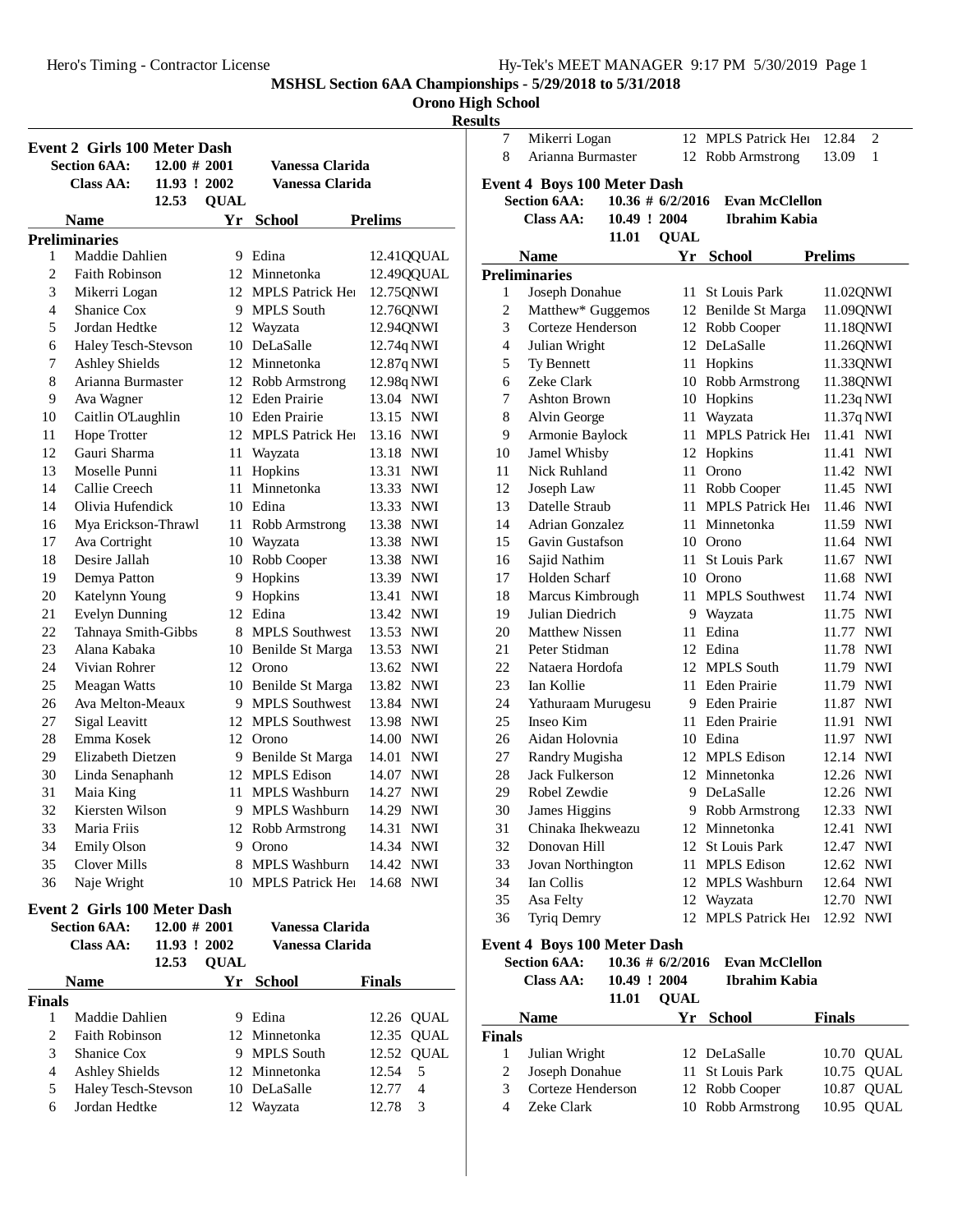|  | <b>Orono High School</b> |
|--|--------------------------|

# **Results**

|                | Finals  (Event 4 Boys 100 Meter Dash) |              |             |                       |                          |
|----------------|---------------------------------------|--------------|-------------|-----------------------|--------------------------|
|                | <b>Name</b>                           |              |             | Yr School             | <b>Finals</b>            |
| 5              | Matthew* Guggemos                     |              |             | 12 Benilde St Marga   | 10.98<br><b>QUAL</b>     |
| 6              | Ty Bennett                            |              |             | 11 Hopkins            | 3<br>11.04               |
| 7              | Ashton Brown                          |              |             | 10 Hopkins            | $\overline{c}$<br>11.17  |
| 8              | Alvin George                          |              | 11          | Wayzata               | 11.32<br>$\mathbf{1}$    |
|                | Event 6 Girls 200 Meter Dash          |              |             |                       |                          |
|                | <b>Section 6AA:</b>                   | 24.50 # 1982 |             | <b>Jennifer Bell</b>  |                          |
|                | <b>Class AA:</b>                      | 23.93 ! 2001 |             | Vanessa Clarida       |                          |
|                |                                       | 25.34        | <b>QUAL</b> |                       |                          |
|                | <b>Name</b>                           |              |             | Yr_School             | <b>Prelims</b>           |
|                | <b>Preliminaries</b>                  |              |             |                       |                          |
| 1              | Maddie Dahlien                        |              |             | 9 Edina               | 25.76QNWI                |
| $\overline{c}$ | ITianna Salaam                        |              |             | 9 DeLaSalle           | 26.23QNWI                |
| 3              | Shanice Cox                           |              |             | 9 MPLS South          | 26.33QNWI                |
| 4              | Niamya Holloway                       |              |             | 9 Eden Prairie        | 26.37QNWI                |
| 5              | Olivia James                          |              |             | 11 Wayzata            | 26.40QNWI                |
| 6              | Teresa Bowman                         |              |             | 12 Wayzata            | 26.62QNWI                |
| 7              | Mara Gillem                           |              |             | 10 Wayzata            | 26.44q NWI               |
| 8              | Sally Richardson                      |              |             | 12 Orono              | 26.46q NWI               |
| 9              | Alyia Brown                           |              |             | 10 Hopkins            | 26.90 NWI                |
| 10             | Emma Jackson                          |              | 11          | <b>MPLS Washburn</b>  | 26.98 NWI                |
| 11             | <b>Grace Burgess</b>                  |              |             | 10 Hopkins            | 27.14 NWI                |
| 12             | Taylor Woodson                        |              | 8           | Hopkins               | 27.30 NWI                |
| 13             | Karlee Fisher                         |              |             | 8 Robb Armstrong      | 27.36 NWI                |
| 14             | Niamh MacDonagh                       |              |             | 11 Edina              | 27.37 NWI                |
| 15             | Kacy Selje                            |              | 11          | <b>MPLS</b> Southwest | 27.39 NWI                |
| 16             | Sidne Fiske                           |              |             | 11 Minnetonka         | 27.59 NWI                |
| 17             | Jane Korsh                            |              |             | 12 Edina              | 27.75 NWI                |
| 18             | Lissa Mizutani                        |              |             | 10 Minnetonka         | 27.82 NWI                |
| 19             | Grace Hambike                         |              |             | 10 Robb Cooper        | 27.95 NWI                |
| 20             | Jamillah Berry                        |              |             | 10 St Louis Park      | 28.03 NWI                |
| 21             | Jocelyn Ferguson                      |              | 11          | <b>MPLS South</b>     | 28.03 NWI                |
| 22             | Sierra Lynch                          |              |             | 12 Robb Cooper        | 28.07 NWI                |
| 23             | Elle Pfeiffer                         |              |             | 10 Orono              | 28.07 NWI                |
| 24             | Ava Schaefer                          |              |             | 10 MPLS Southwest     | 28.16 NWI                |
| 25             | Kelly Adams                           |              | 11          | Eden Prairie          | 28.30 NWI                |
| 26             | Hope Trotter                          |              |             | 12 MPLS Patrick Her   | 28.35 NWI                |
| 27             | Trophina Mentoe                       |              |             | 10 Robb Cooper        | 28.45 NWI                |
| 28             | Katie O'Neill                         |              | 11          | Minnetonka            | 28.58 NWI                |
| 29             | <b>Tracy Joe</b>                      |              |             | 12 Eden Prairie       | 28.61<br>NWI             |
| 30             | Tahnaya Smith-Gibbs                   |              |             | 8 MPLS Southwest      | 28.74<br>NWI             |
| 31             | Natalie Brockman                      |              |             | 12 Orono              | 28.91<br>NWI             |
| 32             | Kamille Shelton                       |              | 9.          | <b>MPLS Washburn</b>  | 29.35<br><b>NWI</b>      |
| 33             | Rah'quel Smith                        |              | 12          | MPLS Patrick Her      | 29.37<br>NWI             |
| 34             | <b>Clover Mills</b>                   |              | 8.          | MPLS Washburn         | 29.44<br>NWI             |
| 35             | Alana Kabaka                          |              |             | 10 Benilde St Marga   | 29.77<br><b>NWI</b>      |
| 36             | Elizabeth Dietzen                     |              | 9.          | Benilde St Marga      | 30.14<br>NWI             |
| 37             | Angel Lao                             |              |             | 10 MPLS Patrick Her   | 33.73<br><b>NWI</b>      |
| ---            | Madison* Johnson                      |              |             | 12 Benilde St Marga   | <b>DNF</b><br><b>NWI</b> |

|                | <b>Event 6 Girls 200 Meter Dash</b> |                     |             |                         |                         |
|----------------|-------------------------------------|---------------------|-------------|-------------------------|-------------------------|
|                | <b>Section 6AA:</b>                 | 24.50 # 1982        |             | <b>Jennifer Bell</b>    |                         |
|                | Class AA:                           | 23.93 ! 2001        |             | Vanessa Clarida         |                         |
|                |                                     | 25.34               | <b>QUAL</b> |                         |                         |
|                | <b>Name</b>                         |                     |             | Yr School               | <b>Finals</b>           |
| <b>Finals</b>  |                                     |                     |             |                         |                         |
| 1              | Maddie Dahlien                      |                     |             | 9 Edina                 | <b>QUAL</b><br>25.21    |
| 2              | Shanice Cox                         |                     |             | 9 MPLS South            | 25.63<br>8              |
| 3              | I'Tianna Salaam                     |                     |             | 9 DeLaSalle             | 25.92<br>6              |
| $\overline{4}$ | Sally Richardson                    |                     |             | 12 Orono                | 26.02<br>5              |
| 5              | Niamya Holloway                     |                     |             | 9 Eden Prairie          | 26.21<br>4              |
| 6              | Teresa Bowman                       |                     |             | 12 Wayzata              | 26.33<br>3              |
| 7              | Olivia James                        |                     | 11          | Wayzata                 | $\overline{2}$<br>26.58 |
| 8              | Mara Gillem                         |                     | 10          | Wayzata                 | 26.58<br>1              |
|                | <b>Event 8 Boys 200 Meter Dash</b>  |                     |             |                         |                         |
|                | <b>Section 6AA:</b>                 | $21.11 \# 6/1/2017$ |             | <b>Denzel Brown</b>     |                         |
|                | <b>Class AA:</b>                    | 20.92 ! 2004        |             | <b>Jon Boyd</b>         |                         |
|                |                                     | 22.18               | <b>QUAL</b> |                         |                         |
|                | <b>Name</b>                         |                     |             | Yr School               | <b>Prelims</b>          |
|                | <b>Preliminaries</b>                |                     |             |                         |                         |
| 1              | Joe Fahnbulleh                      |                     | 12          | Hopkins                 | 21.60QQUAL              |
| 2              | Joseph Donahue                      |                     | 11          | St Louis Park           | 22.30QNWI               |
| 3              | Dante White                         |                     | 11-         | Wayzata                 | 22.58QNWI               |
| 4              | Demetrius Marshall                  |                     | 11          | <b>MPLS Southwest</b>   | 22.76QNWI               |
| 5              | Datelle Straub                      |                     | 11          | <b>MPLS Patrick Her</b> | 22.92QNWI               |
| 6              | Jamel Whisby                        |                     |             | 12 Hopkins              | 23.12QNWI               |
| 7              | Zeke Clark                          |                     | 10          | Robb Armstrong          | 22.63q NWI              |
| 8              | Gus Langford                        |                     |             | 9 DeLaSalle             | 23.14q NWI              |
| 9              | Sam Hurcomb                         |                     | 11          | <b>MPLS Southwest</b>   | 23.21 NWI               |
| 10             | Matthew* Guggemos                   |                     |             | 12 Benilde St Marga     | 23.21 NWI               |
| 11             | Sean Diedrich                       |                     |             | 10 Wayzata              | 23.31 NWI               |
| 12             | Holden Scharf                       |                     | 10          | Orono                   | 23.34 NWI               |
| 13             | <b>Ashton Brown</b>                 |                     | 10          | Hopkins                 | 23.36 NWI               |
| 14             | Gavin Gustafson                     |                     | 10          | Orono                   | 23.51 NWI               |
| 15             | Nataera Hordofa                     |                     | 12          | <b>MPLS South</b>       | 23.67 NWI               |
| 16             | Alvin George                        |                     | 11          | Wayzata                 | 23.76 NWI               |
| 17             | Armonie Baylock                     |                     | 11          | <b>MPLS Patrick Her</b> | 23.77 NWI               |
| 18             | <b>Stewart Nelson</b>               |                     |             | 10 DeLaSalle            | 23.78 NWI               |
| 19             | Sajid Nathim                        |                     |             | 11 St Louis Park        | 23.81 NWI               |
| 20             | Marcus Kimbrough                    |                     | 11-         | <b>MPLS Southwest</b>   | 23.84 NWI               |
| 21             | Javonni Grimes                      |                     | 11          | <b>MPLS Edison</b>      | 23.87 NWI               |
| 22             | <b>Charles Phinney</b>              |                     |             | 10 Edina                | 24.06 NWI               |
| 23             | Takhi Vaughn                        |                     | 9.          | Eden Prairie            | 24.43 NWI               |
| 24             | Elrad Towah                         |                     | 9.          | Robb Armstrong          | 24.53 NWI               |
| 25             | <b>Adam Davis</b>                   |                     | 11          | Minnetonka              | 24.54 NWI               |
| 26             | Joseph Manser                       |                     | 9.          | Edina                   | 24.58 NWI               |
| 27             | Max Knudson                         |                     |             | 10 Edina                | 24.62 NWI               |
| 28             | Ramone Jackson                      |                     | 12          | <b>MPLS Edison</b>      | 24.67 NWI               |
| 29             | Alexander Kozitza                   |                     | 11          | <b>Eden Prairie</b>     | 24.73 NWI               |
| 30             | Inseo Kim                           |                     | 11.         | Eden Prairie            | 24.75 NWI               |
| 31             | Michael Ramirez                     |                     | 11          | <b>St Louis Park</b>    | 24.75 NWI               |
| 32             | Ben Halloff                         |                     |             | 9 Orono                 | 24.75 NWI               |
| 33             | Nascier Borden                      |                     | 12          | Robb Cooper             | 24.85 NWI               |
| 34             | Joseph Munkeby                      |                     | 12          | Benilde St Marga        | 24.91<br><b>NWI</b>     |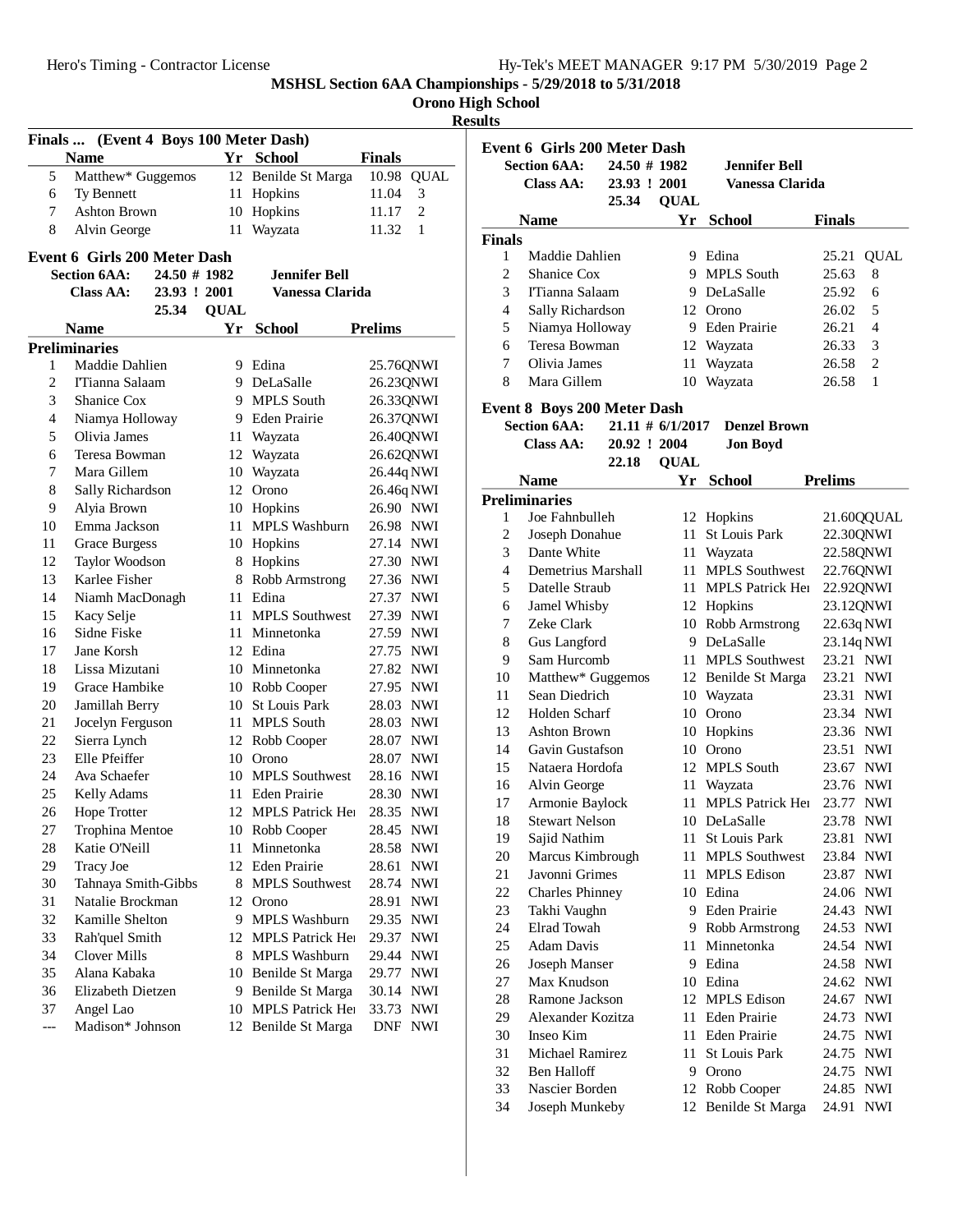|  |  |  | Hy-Tek's MEET MANAGER 9:17 PM 5/30/2019 Page 3 |  |  |  |
|--|--|--|------------------------------------------------|--|--|--|
|--|--|--|------------------------------------------------|--|--|--|

Lily Kania 8 MPLS South 1:05.17 27 Katherine Moore 7 MPLS Washburn 1:05.17 28 Emma Morley 9 Hopkins 1:05.41 29 Caitlyn Toledano-Saavedra 10 DeLaSalle 1:05.71

**MSHSL Section 6AA Championships - 5/29/2018 to 5/31/2018**

| Orono High School |  |  |
|-------------------|--|--|

**Results**<br>26

|               | <b>Preliminaries </b>                |                     |             | (Event 8 Boys 200 Meter Dash) |                |                |
|---------------|--------------------------------------|---------------------|-------------|-------------------------------|----------------|----------------|
|               | <b>Name</b>                          |                     |             | Yr School                     | <b>Prelims</b> |                |
| 35            | Robel Zewdie                         |                     | 9           | DeLaSalle                     | 25.25 NWI      |                |
| 36            | Andrew Hicks                         |                     |             | 10 Minnetonka                 | 25.31 NWI      |                |
| 37            | James Higgins                        |                     |             | 9 Robb Armstrong              | 25.39 NWI      |                |
| 38            | Thomas Forby                         |                     |             | 12 Benilde St Marga           | 25.99 NWI      |                |
| 39            | Jovan Northington                    |                     |             | 11 MPLS Edison                | 26.15 NWI      |                |
| 40            | Ian Collis                           |                     |             | 12 MPLS Washburn              | 26.17          | NWI            |
| 41            | Scott Vilinskis                      |                     |             | 11 Minnetonka                 | 26.24 NWI      |                |
|               | <b>Event 8 Boys 200 Meter Dash</b>   |                     |             |                               |                |                |
|               | <b>Section 6AA:</b>                  | $21.11 \# 6/1/2017$ |             | <b>Denzel Brown</b>           |                |                |
|               | Class AA:                            | 20.92 ! 2004        |             | <b>Jon Boyd</b>               |                |                |
|               |                                      | 22.18               | <b>QUAL</b> |                               |                |                |
|               | <b>Name</b>                          |                     | Yr          | <b>School</b>                 | <b>Finals</b>  |                |
| <b>Finals</b> |                                      |                     |             |                               |                |                |
| 1             | Joe Fahnbulleh                       |                     |             | 12 Hopkins                    | 21.29          | <b>QUAL</b>    |
| 2             | Dante White                          |                     |             | 11 Wayzata                    | 21.94          | <b>QUAL</b>    |
| 3             | Zeke Clark                           |                     |             | 10 Robb Armstrong             | 22.40          | 6              |
| 4             | Gus Langford                         |                     |             | 9 DeLaSalle                   | 22.53          | 5              |
| 5             | Datelle Straub                       |                     |             | 11 MPLS Patrick Her           |                | $\overline{4}$ |
|               |                                      |                     |             |                               | 22.57          |                |
| 6             | Demetrius Marshall                   |                     |             | 11 MPLS Southwest             | 22.58          | 3              |
| 7             | Jamel Whisby                         |                     |             | 12 Hopkins                    | 22.92          | 2              |
| 8             | Joseph Donahue                       |                     | 11          | St Louis Park                 | 57.14          | 1              |
|               | <b>Event 10 Girls 400 Meter Dash</b> |                     |             |                               |                |                |
|               | <b>Section 6AA:</b>                  | $56.07 \# 2002$     |             | Vanessa Clarida               |                |                |
|               | <b>Class AA:</b>                     | 54.36 ! 2001        |             | Vanessa Clarida               |                |                |
|               |                                      | 57.69               | <b>QUAL</b> |                               |                |                |
|               | Name                                 |                     | Yr          | <b>School</b>                 | <b>Prelims</b> |                |
|               | <b>Preliminaries</b>                 |                     |             |                               |                |                |
| 1             | Maddie Dahlien                       |                     |             | 9 Edina                       | 58.01Q         |                |
| 2             | I'Tianna Salaam                      |                     |             | 9 DeLaSalle                   | 58.36Q         |                |
| 3             | Lillian Mann                         |                     |             | 12 Wayzata                    | 59.49Q         |                |
| 4             | Wesley MacMiller                     |                     |             | 9 Edina                       | 59.88Q         |                |
| 5             | Marli Bertagnoli                     |                     |             | 10 Minnetonka                 | 1:00.13Q       |                |
| 6             | Desiree Ware                         |                     |             | 9 Minnetonka                  | 59.84q         |                |
| 7             | Amanda Cassidy                       |                     |             | 12 Benilde St Marga 1:00.16q  |                |                |
| 8             | Sally Richardson                     |                     |             | 12 Orono                      | 1:00.36q       |                |
| 9             | Kacy Selje                           |                     |             | 11 MPLS Southwest 1:00.41     |                |                |
| 10            | Jocelyn Ferguson                     |                     | 11          | <b>MPLS South</b>             | 1:00.52        |                |
| 11            | Lucy Avenson                         |                     |             | 12 Hopkins                    | 1:00.56        |                |
| 12            | Anna Jennissen                       |                     |             | 12 St Louis Park              | 1:00.90        |                |
| 13            | Grace Hambike                        |                     |             | 10 Robb Cooper                | 1:02.51        |                |
| 14            | Annagrace Bricker                    |                     |             | 10 Minnetonka                 | 1:02.64        |                |
| 15            | Annika Anderson                      |                     |             | 8 Eden Prairie                | 1:03.11        |                |
| 16            | Adisa Preston                        |                     |             | 10 Eden Prairie               | 1:03.11        |                |
| 17            | <b>Audrey Cole</b>                   |                     |             | 9 MPLS Southwest              | 1:03.26        |                |
| 18            | Una O'Meara                          |                     | 11 -        | Hopkins                       | 1:03.30        |                |
|               |                                      |                     |             | 12 Eden Prairie               |                |                |
| 19            | Carly Meyer                          |                     |             |                               | 1:03.75        |                |
| 20            | Clea Cesare                          |                     |             | 9 Robb Armstrong              | 1:03.77        |                |
| 21            | Shaelyn Sale                         |                     |             | 9 Wayzata                     | 1:03.79        |                |
| 22            | <b>Muriel Ambrus</b>                 |                     |             | 12 DeLaSalle                  | 1:03.90        |                |
| 23            | Mara Bowden                          |                     |             | 11 Edina                      | 1:04.03        |                |
| 24            | Morgan Barnette                      |                     |             | 10 Wayzata                    | 1:04.58        |                |
| 25            | Ella Nordlie                         |                     | 10          | Orono                         | 1:04.59        |                |

| 30             | Sarah Johnston                                      |                 | 12 Orono                        | 1:05.77                 |
|----------------|-----------------------------------------------------|-----------------|---------------------------------|-------------------------|
| 31             | Fredonia Zeigle                                     |                 | 9 St Louis Park                 | 1:05.84                 |
| 32             | Kendall Mehring                                     |                 | 10 Robb Armstrong               | 1:06.05                 |
| 33             | Rah'quel Smith                                      |                 | 12 MPLS Patrick Hell:06.92      |                         |
| 34             | Penelope Specker                                    |                 | 11 MPLS Southwest 1:07.14       |                         |
| 35             | Megan Twomey                                        |                 | 10 MPLS Washburn                | 1:08.46                 |
| 36             | Lou Himes                                           |                 | 10 Robb Armstrong               | 1:09.49                 |
| 37             | Cady Kocanda                                        | 11              | MPLS Washburn 1:12.18           |                         |
|                |                                                     |                 |                                 |                         |
|                | Event 10 Girls 400 Meter Dash                       |                 |                                 |                         |
|                | <b>Section 6AA:</b>                                 | $56.07 \# 2002$ | Vanessa Clarida                 |                         |
|                | <b>Class AA:</b>                                    | 54.36 ! 2001    | <b>Vanessa Clarida</b>          |                         |
|                | 57.69                                               | <b>QUAL</b>     |                                 |                         |
|                | <b>Name</b>                                         | Yr              | <b>School</b>                   | <b>Finals</b>           |
| <b>Finals</b>  |                                                     |                 |                                 |                         |
| 1              | Maddie Dahlien                                      |                 | 9 Edina                         | 56.62<br>QUAL           |
| 2              | I'Tianna Salaam                                     |                 | 9 DeLaSalle                     | 58.33<br>8              |
| 3              | Desiree Ware                                        |                 | 9 Minnetonka                    | 6<br>58.96              |
| 4              | Lillian Mann                                        |                 | 12 Wayzata                      | 5<br>59.15              |
| 5              | Amanda Cassidy                                      |                 | 12 Benilde St Marga             | $\overline{4}$<br>59.31 |
| 6              | Wesley MacMiller                                    |                 | 9 Edina                         | 3<br>59.50              |
| 7              | Marli Bertagnoli                                    |                 | 10 Minnetonka                   | $\overline{2}$<br>59.77 |
| 8              | Sally Richardson                                    |                 | 12 Orono                        | $\mathbf{1}$<br>1:01.06 |
|                |                                                     |                 |                                 |                         |
|                | Event 12 Boys 400 Meter Dash<br><b>Section 6AA:</b> |                 | 47.40 # 5/29/2014 Michael Smith |                         |
|                |                                                     |                 |                                 |                         |
|                |                                                     |                 |                                 |                         |
|                | Class AA:                                           | 47.59 ! 1993    | <b>Randy Melbourne</b>          |                         |
|                | 49.65                                               | <b>QUAL</b>     |                                 |                         |
|                | <b>Name</b>                                         |                 | Yr School                       | <b>Prelims</b>          |
|                | <b>Preliminaries</b>                                |                 |                                 |                         |
| 1              | Gulled Abdi                                         |                 | 11 Eden Prairie                 | 50.80Q                  |
| 2              | Julian Wright                                       |                 | 12 DeLaSalle                    | 51.29Q                  |
| 3              | Max Baker                                           |                 | 12 Wayzata                      | 51.39Q                  |
| $\overline{4}$ | Ben O'Black                                         |                 | 12 Hopkins                      | 51.45Q                  |
| 5              | Sam Leervig                                         |                 | 12 Hopkins                      | 51.59Q                  |
| 6              | Connor Rahill                                       |                 | 10 Benilde St Marga             | 52.07Q                  |
| 7              | Jacob Brown                                         |                 | 11 St Louis Park                | 51.08q                  |
| 8              | Hank Stechmann                                      |                 | 10 Edina                        | 51.99q                  |
| 9              | <b>Chase McPherson</b>                              |                 | 10 Minnetonka                   | 52.00                   |
| 10             | Ian Zukor                                           | 11              | Wayzata                         | 52.08                   |
| 11             | Kahlil Borden                                       |                 | 10 Robb Cooper                  | 52.10                   |
| 12             | Tyrone Rice                                         |                 | 12 MPLS Patrick Her             | 52.27                   |
| 13             | Jude Nair                                           |                 | 11 MPLS South                   | 52.47                   |
| 14             | Henry Fisher                                        | 11              | DeLaSalle                       | 52.55                   |
| 15             | Connor Garber                                       |                 | 12 MPLS South                   | 52.72                   |
| 16             | <b>Creston Halstead</b>                             |                 | 12 St Louis Park                | 52.76                   |
| 17             | Jhamni Young-Shinnick                               |                 | 12 MPLS Patrick Her             | 52.88                   |
| 18             | Nebyu Bekele                                        | 11              | St Louis Park                   | 53.12                   |
| 19             | Javonni Grimes                                      | 11              | <b>MPLS</b> Edison              | 53.13                   |
| 20             | Calvin Libra                                        |                 | 12 Robb Armstrong               | 53.18                   |
| 21<br>22       | <b>Charles Phinney</b><br>Owen Simonsen             |                 | 10 Edina<br>9 Edina             | 53.24<br>53.25          |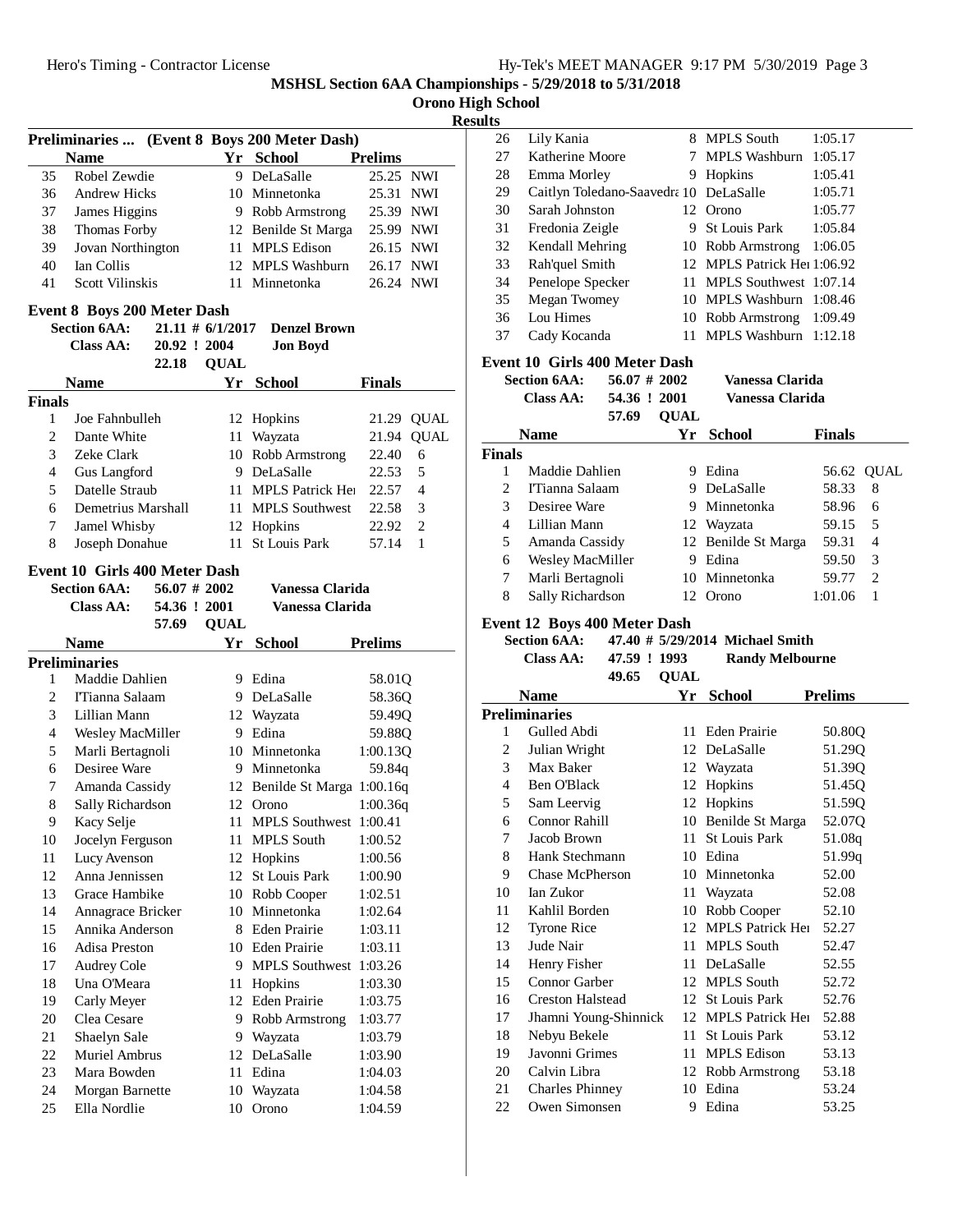| Hy-Tek's MEET MANAGER 9:17 PM 5/30/2019 Page 4 |  |  |  |  |  |  |  |  |
|------------------------------------------------|--|--|--|--|--|--|--|--|
|------------------------------------------------|--|--|--|--|--|--|--|--|

**Orono High School**

**Results**

|                |                                     |                |             |                                               |                    | ĸ              |
|----------------|-------------------------------------|----------------|-------------|-----------------------------------------------|--------------------|----------------|
|                |                                     |                |             | Preliminaries  (Event 12 Boys 400 Meter Dash) |                    |                |
|                | <b>Name</b>                         |                |             | Yr School                                     | <b>Prelims</b>     |                |
| 23             | Jose Schinas                        |                |             | 12 Eden Prairie                               | 53.71              |                |
| 24             | Ramone Jackson                      |                |             | 12 MPLS Edison                                | 54.00              |                |
| 25             | Noah Arneson                        |                |             | 10 Orono                                      | 54.03              |                |
| 26             | Jacob Muth                          |                |             | 12 Orono                                      | 54.10              |                |
| 27             | Alexander Kozitza                   |                |             | 11 Eden Prairie                               | 54.20              |                |
| 28             | Tyler Lien                          |                |             | 9 Minnetonka                                  | 54.36              |                |
| 29             | Owen Dean                           |                |             | 12 MPLS Southwest                             | 54.77              |                |
| 30             | Sam Roehl                           |                |             | 11 Minnetonka                                 | 54.92              |                |
| 31             | Raul Oritz                          |                | 11          | MPLS South                                    | 54.93              |                |
| 32             | Kaden Kreienbrink                   |                |             | 9 Hopkins                                     | 55.20              |                |
| 33             | Caelan Kleinhans                    |                |             | 12 MPLS Southwest                             | 55.49              |                |
| 34             | Jaden Ramos                         |                |             | 11 DeLaSalle                                  | 56.54              |                |
| 35             | Justin Doll                         |                |             | 10 Benilde St Marga                           | 56.56              |                |
| 36             | <b>Jason Brew</b>                   |                |             | 12 Orono                                      | 56.86              |                |
| 37             | Mark Smith                          |                |             | 12 Robb Armstrong                             | 57.27              |                |
| 38             | Trym Wian                           |                |             | 12 Robb Armstrong                             | 58.22              |                |
| 39             | Terry Gbelee                        |                |             | 9 Robb Cooper                                 | 58.35              |                |
| 40             | Mohamed Ibrahim                     |                |             | 10 MPLS Washburn                              | 59.68              |                |
| 41             | Griffin Neveau                      |                |             | 9 MPLS Southwest 1:00.12                      |                    |                |
| 42             | Semuel Theisen                      |                |             | 9 Robb Cooper                                 | 1:00.40            |                |
| 43             | Kenneth Purnell                     |                |             | 11 MPLS Patrick Hel 1:01.28                   |                    |                |
| 44             | Oscar Bakken                        |                |             | 10 MPLS Edison                                | 1:03.84            |                |
|                |                                     |                |             |                                               |                    |                |
|                | <b>Event 12 Boys 400 Meter Dash</b> |                |             |                                               |                    |                |
|                | <b>Section 6AA:</b>                 |                |             | 47.40 # 5/29/2014 Michael Smith               |                    |                |
|                | <b>Class AA:</b>                    | 47.59 ! 1993   |             | <b>Randy Melbourne</b>                        |                    |                |
|                |                                     | 49.65          | <b>QUAL</b> |                                               |                    |                |
|                | <b>Name</b>                         |                | Yr          | <b>School</b>                                 | <b>Finals</b>      |                |
| Finals         |                                     |                |             |                                               |                    |                |
| 1              | Julian Wright                       |                |             | 12 DeLaSalle                                  |                    | 49.43 QUAL     |
| $\overline{c}$ | Gulled Abdi                         |                | 11          | Eden Prairie                                  | 49.69              | 8              |
| 3              | Sam Leervig                         |                |             | 12 Hopkins                                    | 49.92              | 6              |
| 4              | Max Baker                           |                |             | 12 Wayzata                                    | 50.27              | 5              |
| 5              | Jacob Brown                         |                |             | 11 St Louis Park                              | 50.90              | $\overline{4}$ |
| 6              | Connor Rahill                       |                |             |                                               |                    |                |
| 7              |                                     |                |             | 10 Benilde St Marga                           | 50.95              | 3              |
|                | <b>Ben O'Black</b>                  |                | 12          | Hopkins                                       | 51.06              | $\overline{2}$ |
| 8              | Hank Stechmann                      |                |             | 10 Edina                                      | 51.87              | 1              |
|                |                                     |                |             |                                               |                    |                |
|                | Event 14 Girls 800 Meter Run        |                |             |                                               |                    |                |
|                | Section 6AA: 2:07.65 # 6/2/2016     |                |             | <b>Ruby Stauber</b>                           |                    |                |
|                | <b>Class AA:</b>                    | 2:10.42 ! 2005 |             | <b>Heather Dorniden</b>                       |                    |                |
|                |                                     | 2:15.05        | <b>QUAL</b> |                                               |                    |                |
|                | <b>Name</b>                         |                |             | Yr School                                     | <b>Prelims</b>     |                |
|                | <b>Preliminaries</b>                |                |             |                                               |                    |                |
| 1              | Kate LeBlanc                        |                | 9           | Minnetonka                                    | 2:16.56Q           |                |
| $\overline{c}$ | Emma Atkinson                       |                | 11          | Wayzata                                       | 2:20.22Q           |                |
| 3              | Lavin Douglass                      |                | 12          | Hopkins                                       | 2:20.70Q           |                |
| 4              | Maddie Hannan                       |                | 12          | MPLS Southwest 2:20.86Q                       |                    |                |
| 5              | Annalise Johnson                    |                |             | 10 Minnetonka                                 | 2:20.42q           |                |
| 6              | Anna Wander                         |                | 11          | Minnetonka                                    | 2:20.99q           |                |
| 7              | Chloe Garcia-Grafing                |                |             | 10 MPLS Washburn 2:21.49q                     |                    |                |
| 8              | Ella Braufman                       |                | 9           | Wayzata                                       | 2:22.46q           |                |
| 9<br>10        | Rachel Boelke<br>Maggie Wagner      |                | 11          | <b>Eden Prairie</b><br>9 Edina                | 2:22.63<br>2:22.79 |                |

| 11 | Raina Moorjani           | 11 | <b>Eden Prairie</b>      | 2:24.02 |
|----|--------------------------|----|--------------------------|---------|
| 12 | Maggie Haller            | 11 | DeLaSalle                | 2:24.03 |
| 13 | Alma Beaton              |    | 9 St Louis Park          | 2:24.68 |
| 14 | <b>Ruby Massie</b>       | 7  | <b>St Louis Park</b>     | 2:24.92 |
| 15 | Grace Link               | 10 | Wayzata                  | 2:25.87 |
| 16 | Abbie Manhard            | 9  | Edina                    | 2:26.32 |
| 17 | Emma Hudson              | 10 | Edina                    | 2:26.90 |
| 18 | Amanda Cassidy           | 12 | Benilde St Marga 2:29.26 |         |
| 19 | Olivia Mosby             | 12 | <b>St Louis Park</b>     | 2:29.98 |
| 20 | <b>Haley Parker</b>      | 9  | Eden Prairie             | 2:30.77 |
| 21 | Leah Lyngen              | 12 | DeLaSalle                | 2:31.25 |
| 22 | <b>Teagan Carrington</b> | 10 | Orono                    | 2:31.38 |
| 23 | Claire Prindiville       | 8  | Benilde St Marga 2:32.18 |         |
| 24 | Allison Swenson          | 11 | Orono                    | 2:32.19 |
| 25 | Anna Bachmeier           | 12 | Hopkins                  | 2:32.56 |
| 26 | Eliza McKown             | 9  | Orono                    | 2:32.91 |
| 27 | Morgan Robbert           | 8  | <b>MPLS</b> Washburn     | 2:33.16 |
| 28 | Isabella Benjamin        | 10 | DeLaSalle                | 2:33.45 |
| 29 | Maylee Aldentaler        | 9  | Robb Armstrong           | 2:34.24 |
| 30 | Anna Omdal               | 10 | <b>MPLS Washburn</b>     | 2:34.26 |
| 31 | <b>Betsy Warren</b>      | 9  | <b>MPLS South</b>        | 2:38.18 |
| 32 | <b>Sydney Brost</b>      | 8  | Robb Armstrong           | 2:38.79 |
| 33 | Ati Hernke               | 12 | Hopkins                  | 2:39.45 |
| 34 | Celia Woyke              | 10 | Robb Armstrong           | 2:40.42 |
| 35 | CeCe Kaufmann            | 11 | <b>MPLS South</b>        | 2:43.14 |
| 36 | Sienna Simmons           | 12 | <b>MPLS Southwest</b>    | 2:44.09 |
| 37 | Summer Johnson           | 9  | <b>MPLS Southwest</b>    | 2:46.59 |
| 38 | Eboni Dawkins            | 9  | Robb Cooper              | 2:53.51 |
| 39 | Lucille Smit             | 8  | Robb Cooper              | 2:54.38 |
| 40 | Madeline Monner          | 9  | Robb Cooper              | 2:58.59 |
|    |                          |    |                          |         |

# **Event 14 Girls 800 Meter Run**

## **Section 6AA:** 2:07.65 # 6/2/2016 Ruby Stauber<br>Class AA: 2:10.42 ! 2005 Heather Dorniden **Class AA: 2:10.42 ! 2005**

|               | 2:15.05              | <b>OUAL</b> |                           |               |                             |
|---------------|----------------------|-------------|---------------------------|---------------|-----------------------------|
|               | <b>Name</b>          | Yr.         | School                    | <b>Finals</b> |                             |
| <b>Finals</b> |                      |             |                           |               |                             |
|               | Emma Atkinson        |             | 11 Wayzata                | 2:16.06       | 10                          |
| 2             | Kate LeBlanc         | 9           | Minnetonka                | 2:16.73       | 8                           |
| 3             | Lavin Douglass       |             | 12 Hopkins                | 2:18.51       | 6                           |
| 4             | Maddie Hannan        |             | 12 MPLS Southwest 2:18.67 |               | 5                           |
| 5             | Anna Wander          |             | 11 Minnetonka             | 2:20.12       | $\overline{4}$              |
| 6             | Annalise Johnson     |             | 10 Minnetonka             | 2:20.31       | 3                           |
| 7             | Ella Braufman        | 9           | Wayzata                   | 2:21.60       | $\mathcal{D}_{\mathcal{L}}$ |
| 8             | Chloe Garcia-Grafing | 10          | MPLS Washburn 2:22.44     |               |                             |

# **Event 16 Boys 800 Meter Run**

|                            | Section 6AA: $1:51.33 \# 6/2/2016$ Christopher Trotter |
|----------------------------|--------------------------------------------------------|
| Class AA: $1:49.76$ ! 2001 | <b>Trent Riter</b>                                     |

| 1:55.86                 |                                     |                                                                          |
|-------------------------|-------------------------------------|--------------------------------------------------------------------------|
|                         | Yr                                  | <b>Prelims</b>                                                           |
|                         |                                     |                                                                          |
| <b>Augustus Hubbell</b> |                                     | 1:59.07Q                                                                 |
| Aleksander Wormuth      |                                     | 1:59.44O                                                                 |
| Cameron Arkesteyn       |                                     | 2:00.24Q                                                                 |
| Patrick Leonard         |                                     | 2:00.260                                                                 |
|                         | <b>Name</b><br><b>Preliminaries</b> | <b>OUAL</b><br>School<br>11 Edina<br>11 Hopkins<br>12 Wayzata<br>Wayzata |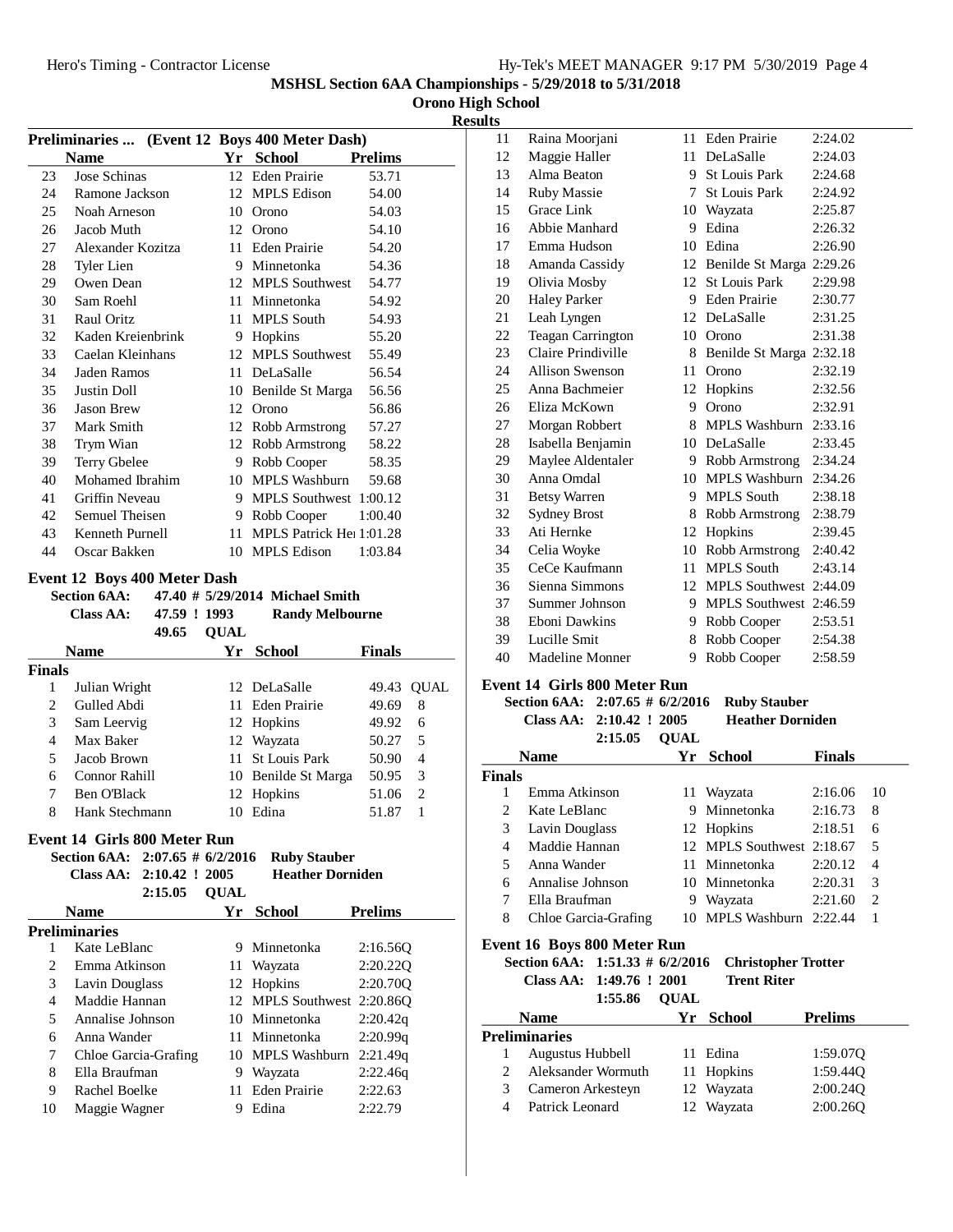## **Orono High School**

**Results**

|        |                                    |                |             | Preliminaries  (Event 16 Boys 800 Meter Run) |                 |  |
|--------|------------------------------------|----------------|-------------|----------------------------------------------|-----------------|--|
|        | <b>Name</b>                        |                |             | Yr School                                    | <b>Prelims</b>  |  |
| 5      | <b>Austin Hunter</b>               |                | 10          | Minnetonka                                   | 1:59.49q        |  |
| 6      | <b>Jackson Thoe</b>                |                | 10-         | <b>St Louis Park</b>                         | 1:59.55q        |  |
| 7      | Sakariya Hussein                   |                |             | 12 Hopkins                                   | 1:59.70q        |  |
| 8      | Jackson Marble                     |                |             | 12 Eden Prairie                              | 2:00.51q        |  |
| 9      | <b>Bryce Whitley</b>               |                |             | 12 Eden Prairie                              | 2:00.55         |  |
| 10     | Leo Goodman                        |                |             | 10 Hopkins                                   | 2:01.01         |  |
| 11     | William Skelly                     |                |             | 9 DeLaSalle                                  | 2:01.24         |  |
| 12     | <b>Alexander Gutierrez</b>         |                |             | 10 Eden Prairie                              | 2:02.49         |  |
| 13     | Mitchell Schroeder                 |                |             | 12 MPLS Southwest 2:02.82                    |                 |  |
| 14     | Nickolas Idrogo-lam                |                |             | 10 Edina                                     | 2:03.35         |  |
| 15     | Robert Defren                      |                |             | 12 Wayzata                                   | 2:03.57         |  |
| 16     | Khadar Muhumed                     |                |             | 10 MPLS Washburn 2:03.79                     |                 |  |
| 17     | Nick Byrnes                        |                | 11          | Orono                                        | 2:04.23         |  |
| 18     | Ethan Bernstein                    |                |             | 10 Edina                                     | 2:04.88         |  |
| 19     | <b>Thomas Atwood</b>               |                |             | 12 Minnetonka                                | 2:05.79         |  |
| 20     | Sam Ryan                           |                |             | 10 Benilde St Marga 2:06.46                  |                 |  |
| 21     | Nathan Omodt                       |                | 11          | DeLaSalle                                    | 2:07.44         |  |
| 22     | Jhamni Young-Shinnick              |                |             | 12 MPLS Patrick Hel 2:08.10                  |                 |  |
| 23     | Sam Carlson                        |                |             | 10 Orono                                     | 2:08.45         |  |
| 24     | Sean Hartney                       |                |             | 10 MPLS Washburn 2:08.61                     |                 |  |
| 25     | Andrew Gregerson                   |                |             | 9 MPLS Southwest 2:08.78                     |                 |  |
| 26     | Zakaree Crawford                   |                | 11 -        | Minnetonka                                   | 2:09.02         |  |
| 27     | Mark Ramel                         |                | 11          | Benilde St Marga 2:09.17                     |                 |  |
| 28     | Jack Meinert                       |                |             | 12 Robb Armstrong                            | 2:09.18         |  |
| 29     | Micah Lesch                        |                | 9.          | MPLS Washburn 2:09.98                        |                 |  |
| 30     | Dylan Surprise                     |                | 12          | MPLS Southwest 2:10.28                       |                 |  |
| 31     | <b>Charlie Ellis</b>               |                | 12          | Orono                                        | 2:13.03         |  |
| 32     | <b>Amanuel Nigatu</b>              |                |             | 12 DeLaSalle                                 | 2:13.50         |  |
| 33     | Hans Christopherson                |                | 11          | <b>MPLS South</b>                            | 2:13.76         |  |
| 34     | Ryan Kraemer                       |                |             | 10 Benilde St Marga 2:16.75                  |                 |  |
| 35     | <b>Thomas Brandes</b>              |                | 11          | Robb Armstrong                               | 2:17.95         |  |
| 36     | Josh Krueger                       |                |             | 10 St Louis Park                             | 2:18.37         |  |
| 37     | Davonte Hall                       |                |             | 10 MPLS South                                | 2:18.56         |  |
| 38     | Allen Hayward                      |                |             | 10 MPLS Patrick Hei 2:22.03                  |                 |  |
| 39     | Daniel Walsh                       |                |             | 10 St Louis Park                             | 2:24.65         |  |
| 40     | Aidan Harrington                   |                | 8.          | <b>MPLS Edison</b>                           | 2:24.71         |  |
| 41     | Sharmarke Abdi                     |                |             | Gr MPLS Edison                               | 2:43.13         |  |
|        | <b>Event 16 Boys 800 Meter Run</b> |                |             |                                              |                 |  |
|        | Section 6AA: 1:51.33 # 6/2/2016    |                |             | <b>Christopher Trotter</b>                   |                 |  |
|        | Class AA:                          | 1:49.76 ! 2001 |             | <b>Trent Riter</b>                           |                 |  |
|        |                                    | 1:55.86        | <b>QUAL</b> |                                              |                 |  |
|        | <b>Name</b>                        |                |             | Yr School                                    | <b>Finals</b>   |  |
| Finals |                                    |                |             |                                              |                 |  |
|        |                                    |                |             |                                              | 02 <sup>1</sup> |  |

|                             | <b>Name</b>          | Yr | School           | <b>Finals</b> |    |  |
|-----------------------------|----------------------|----|------------------|---------------|----|--|
| nals                        |                      |    |                  |               |    |  |
|                             | Cameron Arkesteyn    |    | 12 Wayzata       | 1:56.83       | 10 |  |
| $\mathcal{D}_{\mathcal{L}}$ | Patrick Leonard      |    | 12 Wayzata       | 1:57.05       | 8  |  |
| 3                           | Aleksander Wormuth   |    | 11 Hopkins       | 1:59.27       | 6  |  |
| 4                           | <b>Austin Hunter</b> |    | 10 Minnetonka    | 1:59.52       | 5  |  |
| 5                           | Augustus Hubbell     |    | 11 Edina         | 1:59.58       | 4  |  |
| 6                           | Jackson Thoe         |    | 10 St Louis Park | 2:00.35       | 3  |  |
| 7                           | Jackson Marble       |    | 12 Eden Prairie  | 2:00.36       | 2  |  |
| 8                           | Sakariya Hussein     |    | 12 Hopkins       | 2:01.08       |    |  |
|                             |                      |    |                  |               |    |  |

|                     | Section 6AA: 4:47.97 # 5/31/2018 Emily Kompelien        |             |                                              |                    |                     |
|---------------------|---------------------------------------------------------|-------------|----------------------------------------------|--------------------|---------------------|
|                     | 4:46.14 ! 2004<br>Class AA:                             |             | <b>Elizabeth Yetzer</b>                      |                    |                     |
|                     | 5:01.41                                                 | <b>QUAL</b> |                                              |                    |                     |
|                     | <b>Name</b>                                             |             | Yr School                                    | <b>Finals</b>      |                     |
| Finals              |                                                         |             |                                              |                    |                     |
| 1<br>$\overline{c}$ | Emma Atkinson                                           |             | 11 Wayzata<br>9 St Louis Park                | 5:03.80            | 10                  |
|                     | Josephine Mosby                                         |             | 11 Eden Prairie                              | 5:05.36            | 8                   |
| 3                   | Liesl Paulsen                                           |             |                                              | 5:11.54            | 6                   |
| $\overline{4}$      | <b>Grace Dickel</b>                                     |             | 12 MPLS Washburn                             | 5:18.89            | 5                   |
| 5<br>6              | Sadie Schreiner<br>Anna Cherian                         |             | 11 Edina<br>10 Minnetonka                    | 5:19.01            | $\overline{4}$<br>3 |
| 7                   |                                                         |             | 12 Eden Prairie                              | 5:19.47            | $\overline{c}$      |
|                     | Ananya Vegesna                                          |             |                                              | 5:20.70            | 1                   |
| 8                   | Claire Wagner                                           |             | 11 Edina                                     | 5:20.81            |                     |
| 9                   | Kaia Myers<br>Jersey Miller                             |             | 11 St Louis Park<br>7 St Louis Park          | 5:21.44            |                     |
| 10<br>11            | Laci Provenzano                                         |             |                                              | 5:21.63            |                     |
| 12                  |                                                         |             | 10 Hopkins<br>12 Edina                       | 5:26.42            |                     |
| 13                  | Maddy Lawler<br>Elsa Bergman                            |             | 9 Hopkins                                    | 5:28.16<br>5:29.26 |                     |
| 14                  | Lainey Hornig                                           |             | 10 Eden Prairie                              | 5:30.69            |                     |
| 15                  | Lucy Anderson                                           |             | 12 Robb Armstrong                            | 5:32.53            |                     |
| 16                  | <b>Isabella Buenting</b>                                |             | 11 Minnetonka                                | 5:35.25            |                     |
| 17                  | Isabella Benjamin                                       |             | 10 DeLaSalle                                 | 5:35.84            |                     |
| 18                  | Julia Beckman                                           |             | 12 Wayzata                                   | 5:36.95            |                     |
| 19                  | Cailin Hartney                                          |             | 8 MPLS Washburn 5:37.57                      |                    |                     |
| 20                  | Alison Bode                                             |             | 10 MPLS Southwest 5:38.24                    |                    |                     |
| 21                  | Riviera Wock                                            |             | 9 Orono                                      | 5:44.86            |                     |
| 22                  | <b>Audrey Severson</b>                                  |             | 12 Wayzata                                   | 5:46.19            |                     |
| 23                  | Allyson Heiden                                          |             | 10 Robb Armstrong                            | 5:50.93            |                     |
| 24                  | Lauren Krake                                            |             | 12 Hopkins                                   | 5:51.16            |                     |
| 25                  | Megan Wenner                                            |             | 10 DeLaSalle                                 | 5:55.54            |                     |
| 26                  | Kylie Melz                                              |             | 11 Minnetonka                                | 5:57.24            |                     |
| 27                  | Noelle Brandes                                          |             | 9 Robb Armstrong                             | 5:57.52            |                     |
| 28                  | Isabel Wyatt                                            |             | 9 MPLS Southwest 5:57.56                     |                    |                     |
| 29                  | Mae Kennedy                                             |             | 9 DeLaSalle                                  | 5:58.31            |                     |
| 30                  | Megan Kauch                                             |             | 9 Orono                                      | 5:59.02            |                     |
| 31                  | Alana Hutton                                            |             | 10 Orono                                     | 6:01.30            |                     |
| 32                  | Kathryn Scott                                           |             | 11 MPLS Southwest 6:02.85                    |                    |                     |
| 33                  | Isabel Hoyt-Niemiec                                     |             | 11 MPLS Washburn 6:09.92                     |                    |                     |
| 34                  | Ava Schieffert                                          |             | 12 Benilde St Marga 6:12.80                  |                    |                     |
| 35                  | <b>Bailey Skahan</b>                                    |             | 9 Benilde St Marga 6:14.17                   |                    |                     |
| 36                  | Lauren Holm                                             |             | 9 MPLS South                                 | 6:52.54            |                     |
|                     |                                                         |             |                                              |                    |                     |
|                     | Event 20 Boys 1600 Meter Run                            |             |                                              |                    |                     |
|                     | Section 6AA: 4:08.10 # 1988<br>Class AA: 4:08.51 ! 2001 |             | <b>Steve Holman</b><br><b>Nick Schneider</b> |                    |                     |

|               | 4:18.25              | <b>OUAL</b> |                             |               |   |
|---------------|----------------------|-------------|-----------------------------|---------------|---|
|               | <b>Name</b>          |             | Yr School                   | <b>Finals</b> |   |
| <b>Finals</b> |                      |             |                             |               |   |
|               | Eli Hoeft            |             | 12 Hopkins                  | 4:16.95 OUAL  |   |
| 2             | Shuayb Hussein       |             | 11 Wayzata                  | 4:18.04 OUAL  |   |
| 3             | Jake Derouin         |             | 11 Eden Prairie             | 4:18.27       | 6 |
| 4             | <b>Andrew Brandt</b> |             | 12 Wayzata                  | 4:19.14       | 5 |
| 5             | Caleb Haugland       |             | 12 MPLS Washburn            | 4:20.97       | 4 |
| 6             | Frankie Lynch        |             | 11 Benilde St Marga 4:24.26 |               | 3 |
|               |                      |             |                             |               |   |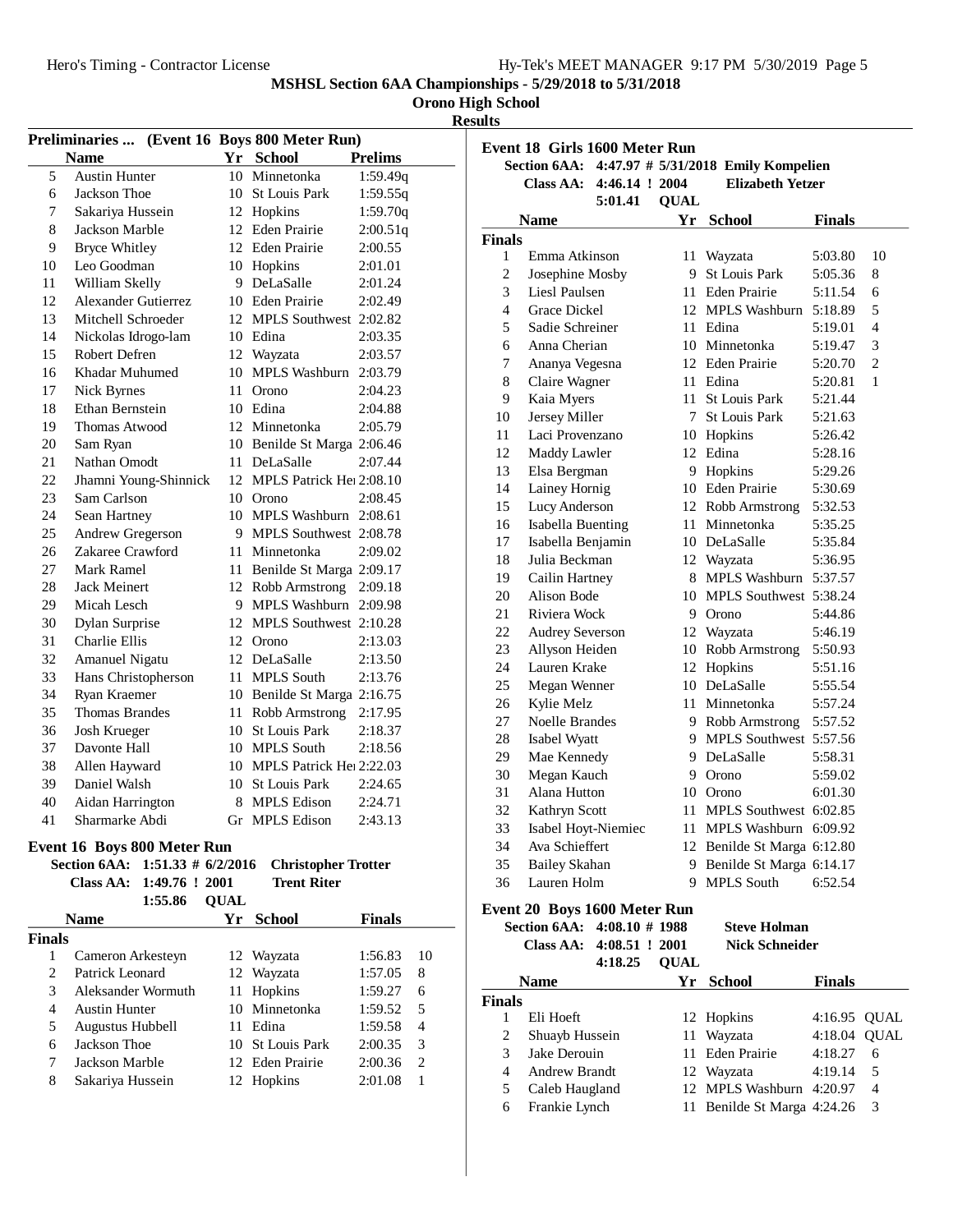| Hy-Tek's MEET MANAGER 9:17 PM 5/30/2019 Page 6 |  |  |  |
|------------------------------------------------|--|--|--|
|------------------------------------------------|--|--|--|

**Orono High School**

**Results**

| Finals  (Event 20 Boys 1600 Meter Run)    |                       |                 |                             |         |                |  |
|-------------------------------------------|-----------------------|-----------------|-----------------------------|---------|----------------|--|
| Yr School<br><b>Name</b><br><b>Finals</b> |                       |                 |                             |         |                |  |
| 7                                         | Jakob Baatrup-Sabo    | 11              | MPLS Southwest 4:30.06      |         | $\mathfrak{2}$ |  |
| 8                                         | Aidan St. George      |                 | 12 Eden Prairie             | 4:30.44 | $\mathbf{1}$   |  |
| 9                                         | William Skelly        |                 | 9 DeLaSalle                 | 4:30.72 |                |  |
| 10                                        | Isaac Hartman         |                 | 10 Eden Prairie             | 4:30.97 |                |  |
| 11                                        | Adam McCollor         |                 | 12 Minnetonka               | 4:32.52 |                |  |
| 12                                        | Sam Theisen           |                 | 12 Robb Armstrong           | 4:34.12 |                |  |
| 13                                        | Reese Thompson        |                 | 11 Minnetonka               | 4:34.65 |                |  |
| 14                                        | Abdifetah Kalif       |                 | 12 MPLS South               | 4:35.06 |                |  |
| 15                                        | Ben Haberman          |                 | 10 Hopkins                  | 4:39.19 |                |  |
| 16                                        | <b>Thomas Kessens</b> |                 | 12 MPLS Washburn            | 4:39.73 |                |  |
| 17                                        | Joshua Koehnen        |                 | 10 Minnetonka               | 4:41.03 |                |  |
| 18                                        | Lucas Selman          |                 | 12 Edina                    | 4:41.38 |                |  |
| 19                                        | Charles Heinecke      |                 | 12 Edina                    | 4:42.35 |                |  |
| 20                                        | Alex Wenner           |                 | 12 DeLaSalle                | 4:46.07 |                |  |
| 21                                        | Sam Carlson           |                 | 10 Orono                    | 4:46.69 |                |  |
| 22                                        | Owen Hansmann         |                 | 10 Robb Armstrong           | 4:47.07 |                |  |
| 23                                        | Colby Branch          | 11              | Hopkins                     | 4:47.76 |                |  |
| 24                                        | Zachary McShane       |                 | 12 Robb Armstrong           | 4:48.03 |                |  |
| 25                                        | Aidan* Luebke         |                 | 12 Benilde St Marga 4:48.49 |         |                |  |
| 26                                        | <b>Tate Huss</b>      |                 | 12 Edina                    | 4:49.49 |                |  |
| 27                                        | Ryan Everhart         |                 | 10 MPLS Washburn            | 4:49.66 |                |  |
| 28                                        | Nicolas Beaton        |                 | 12 St Louis Park            | 4:49.78 |                |  |
| 29                                        | Henry Holcomb         |                 | 12 MPLS South               | 4:50.26 |                |  |
| 30                                        | Ruben Margolis        |                 | 9 MPLS Southwest 4:50.92    |         |                |  |
| 31                                        | Sam Scott             | $7\phantom{.0}$ | MPLS Southwest 4:51.56      |         |                |  |
| 32                                        | Sam Goetz             |                 | 12 DeLaSalle                | 4:55.00 |                |  |
| 33                                        | Owen Hirt             |                 | 7 Orono                     | 4:56.25 |                |  |
| 34                                        | Carl Christopherson   |                 | 9 MPLS South                | 5:09.13 |                |  |
| 35                                        | Henry Nelson          |                 | 9 St Louis Park             | 5:09.18 |                |  |
| 36                                        | Daniel Musgjerd       |                 | 7 Orono                     | 5:14.03 |                |  |
| 37                                        | Magnus Korstad        |                 | 9 Robb Cooper               | 5:15.11 |                |  |
| 38                                        | Maxwell Gohman        |                 | 10 St Louis Park            | 5:15.26 |                |  |
| 39                                        | Thomas Libbey         |                 | 10 Benilde St Marga 5:18.28 |         |                |  |
| 40                                        | Joseph Kubly          |                 | 9 Robb Cooper               | 5:55.23 |                |  |
| 41                                        | Owen Xiong            | 9               | Robb Cooper                 | 6:13.18 |                |  |
|                                           |                       |                 |                             |         |                |  |

## **Event 22 Girls 3200 Meter Run**

#### **Section 6AA: 10:15.55 # 5/31/2018 Emily Covert**<br>Class AA: 10:16.59 + 2001 **Elizobath Vat Class AA: 10:16.59 ! Elizabeth Yetzer2001**

|               | Class AA: 10:16.59 ! 2001 |             | Elizabeth Yetzer          |               |    |
|---------------|---------------------------|-------------|---------------------------|---------------|----|
|               | 10:48.92                  | <b>OUAL</b> |                           |               |    |
|               | <b>Name</b>               | Yr          | <b>School</b>             | <b>Finals</b> |    |
| <b>Finals</b> |                           |             |                           |               |    |
| 1             | <b>Emily Covert</b>       |             | 12 MPLS Washburn 10:59.72 |               | 10 |
| 2             | Emelia Arnone             | 10          | Wayzata                   | 11:06.69      | 8  |
| 3             | Grace Dickel              |             | 12 MPLS Washburn 11:08.38 |               | 6  |
| 4             | Josephine Mosby           | 9           | <b>St Louis Park</b>      | 11:17.81      | 5  |
| 5             | Ananya Vegesna            |             | 12 Eden Prairie           | 11:25.57      | 4  |
| 6             | Isabella Buenting         | 11          | Minnetonka                | 11:30.19      | 3  |
| 7             | Anna Cherian              |             | 10 Minnetonka             | 11:31.92      | 2  |
| 8             | Laci Provenzano           | 10          | Hopkins                   | 11:35.98      | 1  |
| 9             | Ella Bakken               | 10          | Eden Prairie              | 11:38.52      |    |
| 10            | Macy Iyer                 | 9           | Edina                     | 11:40.74      |    |
| 11            | Jersey Miller             |             | <b>St Louis Park</b>      | 11:40.74      |    |
| 12            | Evie Hage                 | 10          | Edina                     | 11:41.30      |    |
|               |                           |             |                           |               |    |

| 13 | Lily Richmond           |    | 12 MPLS Southwest 11:53.30 |          |
|----|-------------------------|----|----------------------------|----------|
| 14 | Heidi Engman            | 11 | Edina                      | 11:54.84 |
| 15 | Miriam Sandeen          | 10 | Eden Prairie               | 11:55.79 |
| 16 | Mara McCollor           |    | 12 Wayzata                 | 11:56.51 |
| 17 | Elsa Bergman            | 9  | Hopkins                    | 11:59.67 |
| 18 | Kaia Myers              | 11 | St Louis Park              | 12:05.46 |
| 19 | Nicole Ryden            | 12 | MPLS Southwest 12:07.62    |          |
| 20 | <b>Ingrid Halverson</b> | 10 | Wayzata                    | 12:18.69 |
| 21 | Lucy Anderson           | 12 | Robb Armstrong 12:22.13    |          |
| 22 | Olivia Bergin           | 9  | MPLS Washburn 12:29.75     |          |
| 23 | Kathryn Scott           | 11 | MPLS Southwest12:34.75     |          |
| 24 | Allison Bertagnoli      | 12 | Minnetonka                 | 12:43.95 |
| 25 | Margo Heuisler          | 11 | Robb Armstrong 12:49.29    |          |
| 26 | Abygail Denneson        | 9  | Orono                      | 12:55.35 |
| 27 | Quincy Shelp            | 9  | Orono                      | 12:56.66 |
| 28 | Ani Palm                | 10 | Hopkins                    | 13:08.29 |
| 29 | Mio Aoki-Sherwood       | 10 | Robb Armstrong 13:09.52    |          |
| 30 | Meagan* Steck           | 12 | Benilde St Marga14:04.29   |          |
| 31 | Maggie Amaris           | 9  | Benilde St Marga14:24.35   |          |

# **Event 24 Boys 3200 Meter Run**

Section 6AA: 8:54.01 # 5/26/2015 Joe Klecker

| Class AA: 9:02.65 ! 2007 |                | <b>Elliot Heath</b> |
|--------------------------|----------------|---------------------|
|                          | $9:16.95$ OUAL |                     |

|                | ,.10. <i>,.</i>         | VUAL |                             |               |                |
|----------------|-------------------------|------|-----------------------------|---------------|----------------|
|                | <b>Name</b>             | Yr   | <b>School</b>               | <b>Finals</b> |                |
| <b>Finals</b>  |                         |      |                             |               |                |
| 1              | <b>Andrew Brandt</b>    | 12   | Wayzata                     | 9:14.31       | <b>QUAL</b>    |
| $\overline{c}$ | Jake Derouin            | 11   | <b>Eden Prairie</b>         | 9:14.57       | <b>QUAL</b>    |
| 3              | Eli Hoeft               | 12   | Hopkins                     | 9:17.60       | 6              |
| $\overline{4}$ | Max Lauerman            | 11   | Minnetonka                  | 9:23.55       | 5              |
| 5              | Frankie* Lynch          | 11   | Benilde St Marga 9:39.27    |               | $\overline{4}$ |
| 6              | Penn Sagedahl           | 12   | Hopkins                     | 9:41.39       | 3              |
| 7              | <b>Wesley Donaldson</b> | 12   | Eden Prairie                | 9:44.17       | $\overline{2}$ |
| 8              | <b>Jack Larson</b>      |      | 12 Eden Prairie             | 9:44.81       | $\mathbf{1}$   |
| 9              | Caleb Hougland          | 12   | <b>MPLS</b> Washburn        | 9:46.83       |                |
| 10             | Reese Thompson          | 11   | Minnetonka                  | 9:51.06       |                |
| 11             | Russell Gokemeijer      | 11   | Edina                       | 9:51.08       |                |
| 12             | Sam Theisen             | 12   | Robb Armstrong              | 9:52.22       |                |
| 13             | <b>Thomas Kessens</b>   | 12   | <b>MPLS Washburn</b>        | 9:57.82       |                |
| 14             | Adam McCollor           |      | 12 Minnetonka               | 10:05.23      |                |
| 15             | <b>Charlie Ernst</b>    | 11   | Wayzata                     | 10:06.63      |                |
| 16             | Drake Young             | 11   | Wayzata                     | 10:13.85      |                |
| 17             | Niko Schmanski          | 11   | Hopkins                     | 10:20.52      |                |
| 18             | <b>Ethan Richter</b>    | 9    | Edina                       | 10:25.31      |                |
| 19             | Angelo Fiataruolo       | 9    | Orono                       | 10:25.69      |                |
| 20             | <b>Dylan Bartness</b>   | 10   | Robb Armstrong 10:29.38     |               |                |
| 21             | Benyoshi Aoki-Sherwood  | 12   | Robb Armstrong 10:31.69     |               |                |
| 22             | Alexander Bion          | 11   | MPLS Washburn 10:33.69      |               |                |
| 23             | Aidan* Luebke           |      | 12 Benilde St Marga10:37.85 |               |                |
| 24             | Kurt Lebakken           | 9    | Edina                       | 10:38.76      |                |
| 25             | Alex Wenner             | 12   | DeLaSalle                   | 10:42.11      |                |
| 26             | Henry Holcomb           | 12   | <b>MPLS South</b>           | 10:49.46      |                |
| 27             | Owen Lindseth           | 9    | MPLS Southwest10:51.13      |               |                |
| 28             | Nicolas Beaton          | 12   | <b>St Louis Park</b>        | 11:11.09      |                |
| 29             | Shane Zenk              | 10   | DeLaSalle                   | 11:17.45      |                |
| 30             | Isaiah Bischoff         | 11   | <b>MPLS South</b>           | 11:18.52      |                |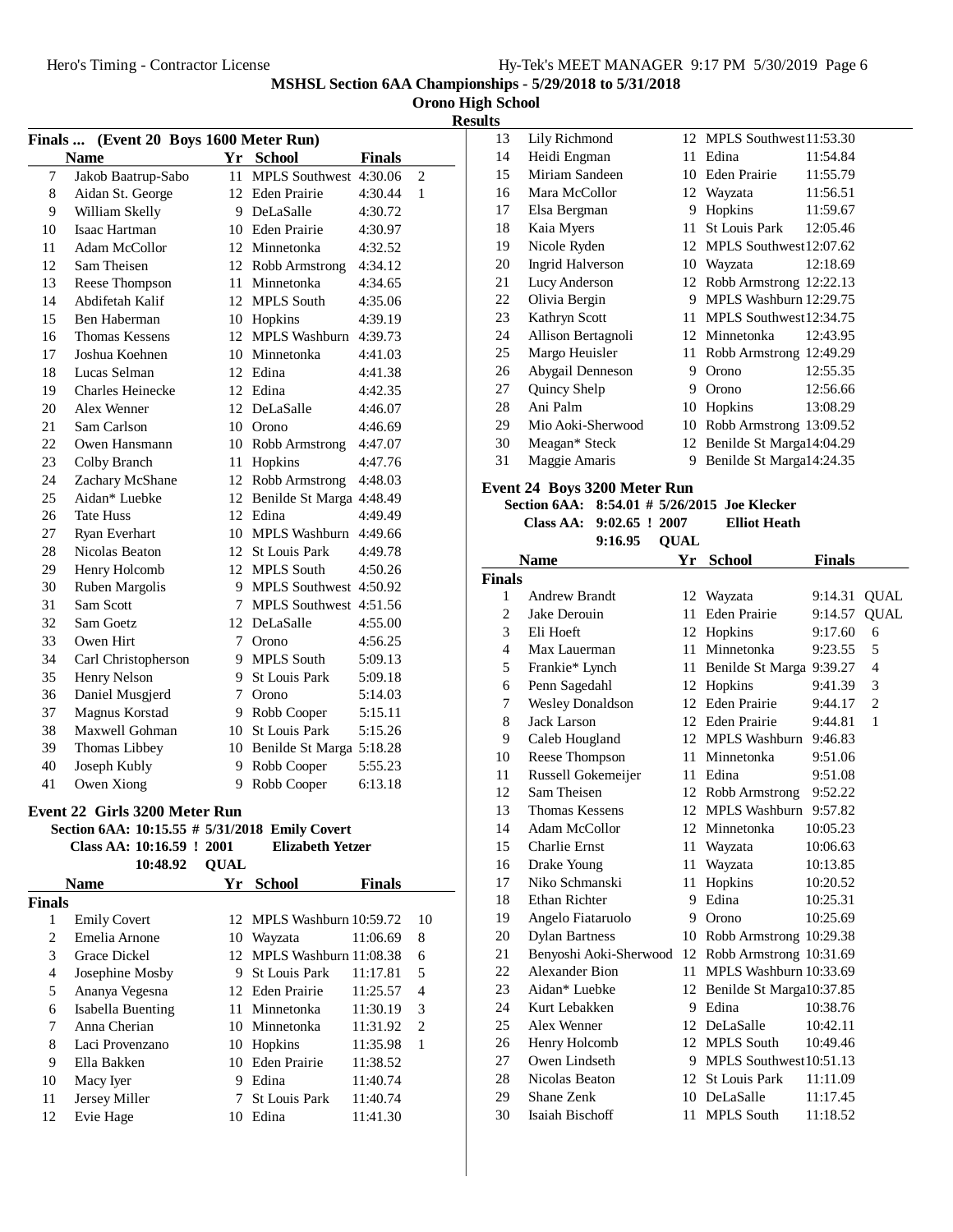|                |                                         |              |                     |                             | MSHSL Section 6AA Championships - 5/ | <b>Orono High School</b><br><b>Results</b> |                |
|----------------|-----------------------------------------|--------------|---------------------|-----------------------------|--------------------------------------|--------------------------------------------|----------------|
|                | Finals  (Event 24 Boys 3200 Meter Run)  |              |                     |                             |                                      | 3                                          | Ru             |
|                | <b>Name</b>                             |              |                     | Yr School                   | <b>Finals</b>                        | $\overline{4}$                             | La             |
| 31             | Walker Niebergall                       |              |                     | 11 Benilde St Marga11:22.34 |                                      | 5                                          | An             |
| 32             | Henry Nelson                            |              |                     | 9 St Louis Park             | 11:33.39                             | 6                                          | Lei            |
| 33             | Rakesh Plantz                           |              |                     | 11 St Louis Park            | 11:34.88                             | 7                                          | Ca             |
| 34             | Nicholas Wyatt                          |              |                     | 9 MPLS Southwest 11:50.41   |                                      | 8                                          | Mi             |
|                |                                         |              |                     |                             |                                      |                                            |                |
|                | <b>Event 26 Girls 100 Meter Hurdles</b> |              |                     |                             |                                      | <b>Event 28</b>                            | <b>Section</b> |
|                | <b>Section 6AA:</b>                     | 14.54 ! 1990 | $14.54 \# 6/2/2016$ | <b>Ashley Ramacher</b>      |                                      |                                            | Cla            |
|                | <b>Class AA:</b>                        | 14.93        |                     | <b>Anna Ratzloff</b>        |                                      |                                            |                |
|                |                                         |              | <b>QUAL</b>         |                             |                                      |                                            | Nan            |
|                | <b>Name</b>                             |              | Yr                  | <b>School</b>               | <b>Prelims</b>                       | Prelimina                                  |                |
|                | <b>Preliminaries</b>                    |              |                     | 12 Edina                    |                                      | 1                                          | Ge             |
| 1              | Evelyn Adams                            |              |                     |                             | 14.60QQUAL                           | $\overline{2}$                             | Dr             |
| 2<br>3         | <b>Ktyal Price</b><br>Lena Pak          |              | 11                  | Hopkins<br>10 Minnetonka    | 15.81QNWI<br>16.37QNWI               | 3                                          | Mε             |
| $\overline{4}$ |                                         |              |                     | 11 St Louis Park            |                                      | $\overline{4}$                             | Ry             |
| 5              | Anna Keith<br>Lauren Bourland           |              |                     | 12 Wayzata                  | 16.42QNWI                            | 5                                          | Vio            |
| 6              |                                         |              |                     | 8 Minnetonka                | 16.44QNWI                            | 6                                          | Sai            |
| $\overline{7}$ | Ruby Pajibo<br>Michelle Nelson          |              |                     | 10 Eden Prairie             | 15.88q NWI                           | 7                                          | Tyl            |
| 8              |                                         |              |                     | 10 Eden Prairie             | 16.77q NWI                           | 8                                          | Jac            |
| 9              | Carolyn Tarpey<br>Olivia Teske          |              |                     | 9 MPLS South                | 16.78q NWI<br>16.83 NWI              | 9                                          | Tri            |
| 10             | Rayo Daniel                             |              |                     | 11 DeLaSalle                | 16.90 NWI                            | 10                                         | Au             |
| 11             | Sophia Auseth                           |              |                     | 11 MPLS Southwest           | 16.91 NWI                            | 11                                         | Th             |
| 12             | Yasmin Nachmias                         |              |                     | 10 Hopkins                  | 16.93 NWI                            | 12                                         | Bra            |
| 13             | Abigail Anderson                        |              | 11                  | Hopkins                     | 16.98 NWI                            | 13                                         | Jar            |
| 14             | Olivia Lutz                             |              |                     | 10 Minnetonka               | 17.10 NWI                            | 14                                         | Ka             |
| 15             | Jillian Cook                            |              |                     | 10 Orono                    | 17.36 NWI                            | 15                                         | Ha             |
| 16             | Maddie McCollins                        |              |                     | 12 Wayzata                  | 17.49 NWI                            | 16                                         | Lo             |
| 17             | Krista Johnson                          |              |                     | 11 Wayzata                  | 17.55 NWI                            | 17                                         | Lir            |
| 18             | Carsyn Heargraves                       |              |                     | 11 Orono                    | 17.60 NWI                            | 18                                         | Jac            |
| 19             | Caroline Gardner                        |              |                     | 12 Orono                    | 17.78 NWI                            | 19                                         | Bra            |
| 20             | <b>Birgen Nelson</b>                    |              |                     | 12 Edina                    | 17.94 NWI                            | 20                                         | Ab             |
| 21             | Katherine Cannon                        |              |                     | 11 Robb Armstrong           | 18.00 NWI                            | 21                                         | Ch             |
| 22             | Perri Thompson                          |              |                     | 9 Robb Armstrong            | 18.03 NWI                            | 22                                         | Mε             |
| 23             | Miya Horel                              |              |                     | 10 Robb Armstrong           | 18.04 NWI                            | 23                                         | Ca             |
| 24             | Linnea Shively                          |              |                     | 10 Edina                    | 18.38 NWI                            | 24                                         | Da             |
| 25             | Chloe Lincoln                           |              |                     | 12 Eden Prairie             | 18.53 NWI                            | 25                                         | Eri            |
| 26             | Ella Weinmann                           |              | 10                  | St Louis Park               | 18.70 NWI                            | 26                                         | Na             |
| 27             | Grace Goers                             |              | 11                  | <b>MPLS Southwest</b>       | 19.04 NWI                            | 27                                         | Ian            |
| 28             | Ritu Boyer-Conway                       |              | 9                   | <b>MPLS Washburn</b>        | 19.16 NWI                            | 28                                         | Tyi            |
| 29             | Camille Faber                           |              |                     | 8 MPLS Southwest            | 19.21 NWI                            | 29                                         | De             |
| 30             | Ava Wagener                             |              | 9                   | Benilde St Marga            | 19.43 NWI                            | 30                                         | Jac            |
| 31             | Emma Mewes                              |              | 9                   | MPLS Washburn               | 19.44 NWI                            | 31                                         | Bri            |
| 32             | <b>Riley Leonard</b>                    |              |                     | 10 Benilde St Marga         | 20.80 NWI                            |                                            |                |
| 33             | Lauren Groff                            |              | 9                   | MPLS Washburn               | 21.68 NWI                            | Event 28                                   | <b>Section</b> |
| 34             | Olivia Pace                             |              | 11                  | Benilde St Marga            | 22.50 NWI                            |                                            | Cla            |
|                |                                         |              |                     |                             |                                      |                                            |                |

#### **Event 26 Girls 100 Meter Hurdles**

|               | <b>Section 6AA:</b><br>Class AA: | 14.54 ! 1990<br>14.93 | <b>OUAL</b> | 14.54 $\#$ 6/2/2016 Ashley Ramacher<br><b>Anna Ratzloff</b> |               |            |
|---------------|----------------------------------|-----------------------|-------------|-------------------------------------------------------------|---------------|------------|
|               | <b>Name</b>                      |                       |             | Yr School                                                   | <b>Finals</b> |            |
| <b>Finals</b> |                                  |                       |             |                                                             |               |            |
|               | Evelyn Adams                     |                       |             | 12 Edina                                                    |               | 14.84 OUAL |
|               | <b>Ktyal Price</b>               |                       |             | 11 Hopkins                                                  | 15.65 8       |            |

| sults |                 |                  |                 |     |  |
|-------|-----------------|------------------|-----------------|-----|--|
| 3     | Ruby Pajibo     | 8 Minnetonka     | 15.70           | - 6 |  |
| 4     | Lauren Bourland | 12 Wayzata       | 15.99           | - 5 |  |
| 5.    | Anna Keith      | 11 St Louis Park | $16.16 \quad 4$ |     |  |
|       | 6 Lena Pak      | 10 Minnetonka    | $16.26 \quad 3$ |     |  |
|       | Carolyn Tarpey  | 10 Eden Prairie  | 16.71           |     |  |
|       | Michelle Nelson | 10 Eden Prairie  | 17.21           |     |  |

# **Event 28 Boys 110 Meter Hurdles**

| <b>Section 6AA:</b> | $14.18 \# 6/1/2017$ | <b>Henry Adams</b>  |
|---------------------|---------------------|---------------------|
| Class AA:           | 14.06 ! 1994        | <b>Niles Deneen</b> |

| .     | .           |  |
|-------|-------------|--|
| 14.91 | <b>OUAL</b> |  |

|                | <b>Name</b>            | Yr | <b>School</b>        | <b>Prelims</b>      |
|----------------|------------------------|----|----------------------|---------------------|
|                | Preliminaries          |    |                      |                     |
| 1              | George Jackson         |    | 10 Hopkins           | 14.65QQUAL          |
| $\overline{2}$ | <b>Drake Daniels</b>   | 11 | Wayzata              | 15.08QNWI           |
| 3              | <b>Matthew Nissen</b>  | 11 | Edina                | 15.43QNWI           |
| $\overline{4}$ | Ryan Stich             | 12 | Eden Prairie         | 15.47QNWI           |
| 5              | Victor Bangura         | 12 | Robb Cooper          | 15.47QNWI           |
| 6              | <b>Samuel Duffing</b>  | 10 | Hopkins              | 15.50q NWI          |
| 7              | <b>Tyler Nyquist</b>   | 12 | Orono                | 15.77q NWI          |
| 8              | Jacob Colich           | 11 | Wayzata              | 15.83q NWI          |
| 9              | Tristan Lainhart       | 10 | Eden Prairie         | 15.92 NWI           |
| 10             | Austin Andrada         | 10 | Wayzata              | 15.95 NWI           |
| 11             | Theodore Keller        | 12 | Edina                | 16.03<br><b>NWI</b> |
| 12             | <b>Brady Englehart</b> | 11 | Minnetonka           | 16.34 NWI           |
| 13             | James Hager            | 8  | <b>St Louis Park</b> | 16.48 NWI           |
| 14             | Kai Anderson-Lantz     | 10 | DeLaSalle            | 16.71<br><b>NWI</b> |
| 15             | Hamza Mahamud          | 9  | <b>Eden Prairie</b>  | 16.78<br><b>NWI</b> |
| 16             | Logan Silva            | 11 | Edina                | 17.57 NWI           |
| 17             | Lincoln Hatlestad      | 10 | Hopkins              | 17.59 NWI           |
| 18             | Jacob Herbert          | 9  | Minnetonka           | <b>NWI</b><br>17.65 |
| 19             | Brandon Bohanon        | 11 | <b>St Louis Park</b> | 17.79<br><b>NWI</b> |
| 20             | Abdullahi Osman        |    | 10 Robb Armstrong    | 17.82<br>NWI        |
| 21             | Christian Toledo       | 10 | Robb Armstrong       | 18.11<br><b>NWI</b> |
| 22             | <b>Mason Anderson</b>  | 10 | DeLaSalle            | 18.31<br><b>NWI</b> |
| 23             | Cade Conzemius         | 9  | Minnetonka           | 19.00 NWI           |
| 24             | David Connors Jr       | 9  | Robb Cooper          | 19.07 NWI           |
| 25             | Erik Fredrickson       | 9  | Robb Armstrong       | 19.15<br><b>NWI</b> |
| 26             | Nathan Noble           | 11 | <b>MPLS Washburn</b> | 19.15<br><b>NWI</b> |
| 27             | <b>Ian Silver</b>      | 11 | DeLaSalle            | 19.44 NWI           |
| 28             | <b>Tyric Demry</b>     |    | 12 MPLS Patrick Her  | 19.46 NWI           |
| 29             | De'Quay Koumalasy-Dent | 9  | <b>St Louis Park</b> | 19.47<br><b>NWI</b> |
| 30             | Jackson Lund           | 10 | <b>MPLS South</b>    | 19.80<br><b>NWI</b> |
| 31             | Brian Bianchi          | 11 | Benilde St Marga     | 20.89<br><b>NWI</b> |

### **Event 28 Boys 110 Meter Hurdles**

|                             | <b>Section 6AA:</b><br>Class AA: | 14.06 ! 1994<br>14.91 | $14.18 \# 6/1/2017$<br><b>OUAL</b> | <b>Henry Adams</b><br><b>Niles Deneen</b> |        |            |
|-----------------------------|----------------------------------|-----------------------|------------------------------------|-------------------------------------------|--------|------------|
|                             | Name                             |                       | Yr                                 | <b>School</b>                             | Finals |            |
| <b>Finals</b>               |                                  |                       |                                    |                                           |        |            |
|                             | George Jackson                   |                       |                                    | 10 Hopkins                                |        | 14.66 OUAL |
| $\mathcal{D}_{\mathcal{A}}$ | Drake Daniels                    |                       |                                    | 11 Wayzata                                | 14.99  | 8          |
| 3                           | Ryan Stich                       |                       |                                    | 12 Eden Prairie                           | 15.23  | 6          |
| 4                           | Samuel Duffing                   |                       |                                    | 10 Hopkins                                | 15.29  | 5          |
| 5                           | <b>Matthew Nissen</b>            |                       |                                    | Edina                                     | 15.41  | 4          |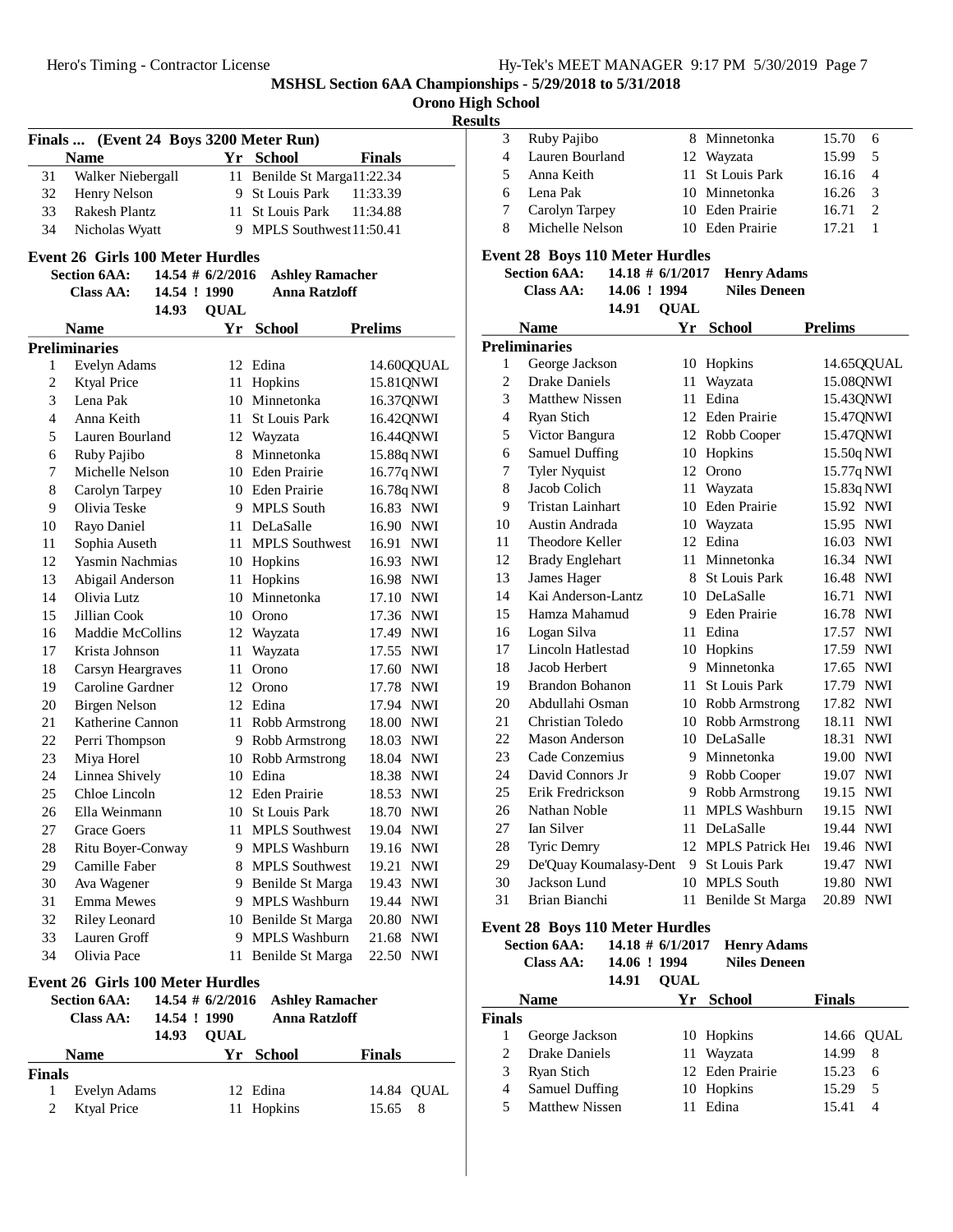**MSHSL Section 6AA Championships - 5/29/2018 to 5/31/2018 Orono High School**

# **Results**

|               |                                         |              |             | Finals  (Event 28 Boys 110 Meter Hurdles) |                |   |
|---------------|-----------------------------------------|--------------|-------------|-------------------------------------------|----------------|---|
|               | <b>Name</b>                             |              |             | Yr School                                 | <b>Finals</b>  |   |
| 6             | <b>Tyler Nyquist</b>                    |              |             | 12 Orono                                  | 15.75          | 3 |
| 7             | Jacob Colich                            |              | 11          | Wayzata                                   | 16.13          | 2 |
|               | <b>Event 30 Girls 300 Meter Hurdles</b> |              |             |                                           |                |   |
|               | <b>Section 6AA:</b>                     |              |             | 44.05 $\#$ 5/28/2015 Ann Harlos           |                |   |
|               | Class AA:                               | 43.09 ! 2004 |             | <b>Gina Dare</b>                          |                |   |
|               |                                         | 44.73        | <b>QUAL</b> |                                           |                |   |
|               | <b>Name</b>                             |              | Yr          | <b>School</b>                             | <b>Prelims</b> |   |
|               | <b>Preliminaries</b>                    |              |             |                                           |                |   |
| 1             | Evelyn Adams                            |              |             | 12 Edina                                  | #43.93QQUAL    |   |
| 2             | Sophia Auseth                           |              |             | 11 MPLS Southwest                         | 47.49Q         |   |
| 3             | Grace Robinson                          |              |             | 11 Minnetonka                             | 47.56Q         |   |
| 4             | Anna Keith                              |              |             | 11 St Louis Park                          | 47.69Q         |   |
| 5             | Erin Shoemaker                          |              |             | 12 Minnetonka                             | 48.00Q         |   |
| 6             | Abigail Anderson                        |              |             | 11 Hopkins                                | 48.69q         |   |
| 7             | Michelle Nelson                         |              |             | 10 Eden Prairie                           | 48.86q         |   |
| 8             | <b>Ryley Schaefer</b>                   |              |             | 11 Hopkins                                | 49.56q         |   |
| 9             | Abby Smith                              |              |             | 12 Eden Prairie                           | 49.74          |   |
| 10            | Hayden Pronley                          |              |             | 9 Edina                                   | 50.03          |   |
| 11            | Madeline* Marusich                      |              |             | 12 Benilde St Marga                       | 50.10          |   |
| 12            | Abigail Bremseth                        |              |             | 11 Wayzata                                | 50.16          |   |
| 13            | Krista Johnson<br>Katie Ose             |              |             | 11 Wayzata<br>9 Eden Prairie              | 50.22          |   |
| 14<br>15      |                                         |              |             | 10 Minnetonka                             | 50.25          |   |
| 16            | Taylor way<br>Caroline Gardner          |              |             | 12 Orono                                  | 51.50<br>51.99 |   |
| 17            | Jillian Cook                            |              |             | 10 Orono                                  | 52.02          |   |
| 18            | Leah Sattler                            |              |             | 11 Hopkins                                | 52.23          |   |
| 19            | Grace Goers                             |              |             | 11 MPLS Southwest                         | 53.49          |   |
| 20            | Birgen Nelson                           |              |             | 12 Edina                                  | 53.73          |   |
| 21            | Emma Mewes                              |              |             | 9 MPLS Washburn                           | 54.57          |   |
| 22            | Ritu Boyer-Conway                       |              |             | 9 MPLS Washburn                           | 54.87          |   |
| 23            | Sydney Smith                            |              |             | 9 Orono                                   | 54.93          |   |
| 24            | Olivia Etz                              |              |             | 10 St Louis Park                          | 55.33          |   |
| 25            | Perri Thompson                          |              |             | 9 Robb Armstrong                          | 56.69          |   |
| 26            | <b>Emily Lind</b>                       |              |             | 10 Robb Armstrong                         | 57.72          |   |
| 27            | Lauren Groff                            |              |             | 9 MPLS Washburn                           | 57.87          |   |
| 28            | Emily Keith                             |              | 11 -        | <b>St Louis Park</b>                      | 59.78          |   |
| 29            | Olivia Pace                             |              |             | 11 Benilde St Marga 1:01.76               |                |   |
|               | <b>Event 30 Girls 300 Meter Hurdles</b> |              |             |                                           |                |   |
|               | <b>Section 6AA:</b>                     |              |             | 44.05 # 5/28/2015 Ann Harlos              |                |   |
|               | <b>Class AA:</b>                        | 43.09 ! 2004 |             | <b>Gina Dare</b>                          |                |   |
|               |                                         | 44.73        | <b>QUAL</b> |                                           |                |   |
|               | <b>Name</b>                             |              | Yr          | <b>School</b>                             | <b>Finals</b>  |   |
| <b>Finals</b> |                                         |              |             |                                           |                |   |
| 1             | Evelyn Adams                            |              |             | 12 Edina                                  | 43.81# QUAL    |   |
| 2             | Sophia Auseth                           |              | 11 -        | <b>MPLS</b> Southwest                     | 46.39          | 8 |

3 Erin Shoemaker 12 Minnetonka 46.99 6 4 Grace Robinson 11 Minnetonka 47.08 5<br>5 Anna Keith 11 St Louis Park 47.68 4

6 Abigail Anderson 11 Hopkins 48.31 3 7 Michelle Nelson 10 Eden Prairie 48.99 2<br>8 Ryley Schaefer 11 Hopkins 49.08 1

5 Anna Keith 11 St Louis Park<br>6 Abigail Anderson 11 Hopkins

8 Ryley Schaefer

|                | <b>Section 6AA:</b>     |                        |             | 37.98 # 5/28/2015 Davis Eldridge |                |
|----------------|-------------------------|------------------------|-------------|----------------------------------|----------------|
|                | Class AA:               | 36.97 ! 1987<br>39.27  | <b>QUAL</b> | <b>Dan Banister</b>              |                |
|                | <b>Name</b>             |                        |             | Yr School                        | <b>Prelims</b> |
|                | <b>Preliminaries</b>    |                        |             |                                  |                |
| 1              | Isaiah Clausen          |                        |             | 12 MPLS Southwest                | 39.41Q         |
| $\overline{c}$ | George Jackson          |                        |             | 10 Hopkins                       | 40.12Q         |
| 3              | Wyatt Lubarski          |                        |             | 12 Hopkins                       | 40.40Q         |
| 4              | <b>Tyler Nyquist</b>    |                        |             | 12 Orono                         | 40.68Q         |
| 5              | <b>Drake Daniels</b>    |                        |             | 11 Wayzata                       | 41.58Q         |
| 6              | James Klecker           |                        |             | 12 Hopkins                       | 39.77q         |
| 7              | Theodore Keller         |                        |             | 12 Edina                         | 41.03q         |
| 8              | Anwar Abdi              |                        |             | 12 Eden Prairie                  | 41.62q         |
| 9              | Julian Diedrich         |                        |             | 9 Wayzata                        | 42.29          |
| 10             | <b>Tristan Lainhart</b> |                        |             | 10 Eden Prairie                  | 42.48          |
| 11             | James Hager             |                        |             | 8 St Louis Park                  | 42.49          |
| 12             | Ryan Stich              |                        |             | 12 Eden Prairie                  | 42.97          |
| 13             | Victor Bangura          |                        |             | 12 Robb Cooper                   | 43.37          |
| 14             | Sharmarke Ismael        |                        |             | 10 MPLS Washburn                 | 43.38          |
| 15             | <b>Brady Englehart</b>  |                        |             | 11 Minnetonka                    | 43.93          |
| 16             | Abdullahi Osman         |                        |             | 10 Robb Armstrong                | 43.94          |
| 17             | Austin Andrada          |                        |             | 10 Wayzata                       | 44.21          |
| 18             | <b>Brandon Bohanon</b>  |                        | 11          | <b>St Louis Park</b>             | 44.52          |
| 19             | Mason Anderson          |                        |             | 10 DeLaSalle                     | 44.65          |
| 20             | Nathan Noble            |                        |             | 11 MPLS Washburn                 | 45.29          |
| 21             | Andrew Anselmo          |                        |             | 12 Edina                         | 45.29          |
| 22             | Logan Silva             |                        |             | 11 Edina                         | 45.51          |
| 23             | Jackson Lund            |                        |             | 10 MPLS South                    | 46.16          |
| 24             |                         | De'Quay Koumalasy-Dent |             | 9 St Louis Park                  | 46.29          |
| 25             | Christian Toledo        |                        |             | 10 Robb Armstrong                | 47.18          |
| 26             | Erik Fredrickson        |                        |             | 9 Robb Armstrong                 | 47.29          |
| 27             | Connor Weatherly        |                        |             | 12 Benilde St Marga              | 48.80          |
| 28             | Ian Silver              |                        |             | 11 DeLaSalle                     | 49.32          |
| 29             | Hans Backes             |                        |             | 10 Benilde St Marga              | 49.73          |
| 30             | Cade Conzemius          |                        | 9           | Minnetonka                       | 51.91          |
| 31             | Eddy Ndayikengurukiye   |                        |             | 10 MPLS Edison                   | 54.83          |

| <b>Section 6AA:</b> |              | 37.98 # 5/28/2015 Davis Eldridge |
|---------------------|--------------|----------------------------------|
| Class AA:           | 36.97 ! 1987 | Dan Banister                     |
|                     | 39.27 OUAL   |                                  |

|               | <b>Name</b>          | Yг | School            | <b>Finals</b> |                             |
|---------------|----------------------|----|-------------------|---------------|-----------------------------|
| <b>Finals</b> |                      |    |                   |               |                             |
|               | Drake Daniels        |    | 11 Wayzata        |               | 38.77 OUAL                  |
| 2             | George Jackson       |    | 10 Hopkins        |               | 38.88 QUAL                  |
| 3             | Isaiah Clausen       |    | 12 MPLS Southwest |               | 38.96 QUAL                  |
| 4             | James Klecker        |    | 12 Hopkins        | 39.89         | 5                           |
| 5             | Wyatt Lubarski       |    | 12 Hopkins        | 40.12         | $\overline{4}$              |
| 6             | Theodore Keller      |    | 12 Edina          | 40.42         | 3                           |
|               | <b>Tyler Nyquist</b> |    | 12 Orono          | 40.54         | $\mathcal{D}_{\mathcal{A}}$ |
| 8             | Anwar Abdi           |    | 12 Eden Prairie   | 41.70         |                             |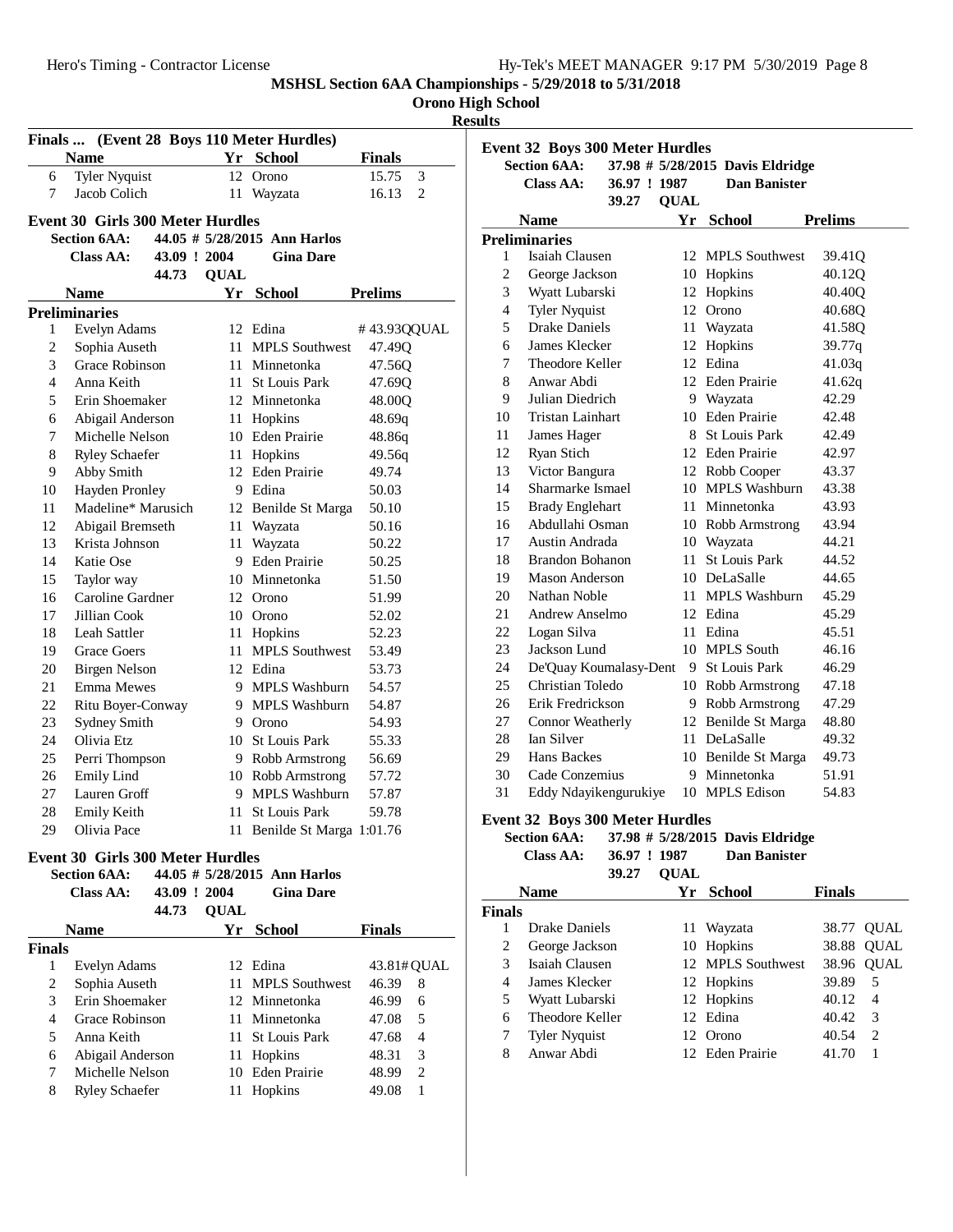# **Orono High School**

## **Results**

|               | Event 34 Girls 4x100 Meter Relay                                                                                               |                                       |                         |
|---------------|--------------------------------------------------------------------------------------------------------------------------------|---------------------------------------|-------------------------|
|               | <b>Section 6AA:</b>                                                                                                            | $48.13 \# 6/4/2010$<br><b>Hopkins</b> |                         |
|               | E Anderson, M Tanoe, K Anderson, T Anderson                                                                                    |                                       |                         |
|               | <b>Class AA:</b><br>47.95 ! 2004                                                                                               | <b>Mpls Washburn</b>                  |                         |
|               | K Fortune, R Lee, T Gonvik, E Gonvik                                                                                           |                                       |                         |
|               |                                                                                                                                | 49.22 QUAL                            |                         |
|               | Team                                                                                                                           | <b>Relay</b>                          | <b>Finals</b>           |
| <b>Finals</b> |                                                                                                                                |                                       |                         |
| 1             | Hopkins                                                                                                                        |                                       | 49.00 QUAL              |
| 2             | <b>Eden Prairie</b>                                                                                                            |                                       | 49.42<br>8              |
| 3             | Minnetonka                                                                                                                     |                                       | 49.44<br>6              |
| 4             | Robbinsdale Armstrong                                                                                                          |                                       | 5<br>50.15              |
| 5             | Minneapolis Washburn                                                                                                           |                                       | $\overline{4}$<br>50.50 |
| 6             | Wayzata                                                                                                                        |                                       | 3<br>50.65              |
| 7             | Edina                                                                                                                          |                                       | 2<br>50.91              |
| 8             | <b>St Louis Park</b>                                                                                                           |                                       | $\mathbf{1}$<br>51.69   |
| 9             | Orono                                                                                                                          |                                       | 52.55                   |
| 10            | Benilde St Margaret's                                                                                                          |                                       | 53.40                   |
| 11            | Minneapolis Southwest                                                                                                          |                                       | 53.44                   |
| 12            | Minneapolis South                                                                                                              |                                       | 53.52                   |
| 13            | <b>MPLS Patrick Hen</b>                                                                                                        |                                       | 53.95                   |
| 14            | Robbinsdale Cooper                                                                                                             |                                       | 55.05                   |
|               | G Akindemowo, P Afflito, J Samuelson, V Barnes<br>Class AA:<br>41.82 ! 2003<br>J Bowen, J Shevlin, J DeFrance, S Shaw<br>43.09 | <b>Eastview</b><br><b>QUAL</b>        |                         |
|               | Team                                                                                                                           | <b>Relay</b>                          | <b>Finals</b>           |
| <b>Finals</b> |                                                                                                                                |                                       |                         |
| 1             | Hopkins                                                                                                                        |                                       | 41.23! QUAL             |
| 2             | Wayzata                                                                                                                        |                                       | 42.45 QUAL              |
| 3             | Orono                                                                                                                          |                                       | 43.22<br>6              |
| 4             | Robbinsdale Cooper                                                                                                             |                                       | 5<br>43.23              |
| 5             | Minneapolis Southwest                                                                                                          |                                       | 43.53<br>$\overline{4}$ |
| 6             | Robbinsdale Armstrong                                                                                                          |                                       | $\overline{3}$<br>44.54 |
| 7             | Edina                                                                                                                          |                                       | 2<br>45.44              |
| 8             | Minneapolis Washburn                                                                                                           |                                       | $\mathbf{1}$<br>45.86   |
| 9             | Minnetonka                                                                                                                     |                                       | 45.94                   |
| 10            | <b>Eden Prairie</b>                                                                                                            |                                       | 46.00                   |
| 11            | <b>St Louis Park</b>                                                                                                           |                                       | 46.90                   |
|               | Event 38 Girls 4x200 Meter Relay<br>Section 6AA: 1:40.08 # 6/4/2010                                                            | <b>Hopkins</b>                        |                         |
|               | E Anderson, M Tanoe, K Anderson, B Sweeney                                                                                     |                                       |                         |
|               | Class AA: 1:40.76 ! 2004                                                                                                       | <b>Mpls Washburn</b>                  |                         |
|               | K Fortune, R Lee, T Gonvik, E Gonvik                                                                                           |                                       |                         |
|               | 1:43.67 QUAL                                                                                                                   |                                       |                         |
|               | Team                                                                                                                           | <b>Relay</b>                          | <b>Finals</b>           |
| <b>Finals</b> |                                                                                                                                |                                       |                         |
| 1             | Minnetonka                                                                                                                     |                                       | 1:41.86 QUAL            |
| 2             | Wayzata                                                                                                                        |                                       | 1:42.82 QUAL            |
| 3             | Hopkins                                                                                                                        |                                       |                         |
|               |                                                                                                                                |                                       | 1:43.64 QUAL            |

| 5  | Minneapolis South     | 1:46.12 | 4 |  |
|----|-----------------------|---------|---|--|
| 6  | Edina                 | 1:46.67 | 3 |  |
| 7  | Minneapolis Washburn  | 1:48.51 | 2 |  |
| 8  | Benilde St Margaret's | 1:53.00 |   |  |
| 9  | Orono                 | 1:53.20 |   |  |
| 10 | Minneapolis Southwest | 1:53.99 |   |  |
| 11 | Robbinsdale Armstrong | 1:55.44 |   |  |
| 12 | Robbinsdale Cooper    | 1:56.72 |   |  |
|    | <b>St Louis Park</b>  |         |   |  |
|    |                       |         |   |  |

#### **Event 40 Boys 4x200 Meter Relay**

Section 6AA: 1:26.96 # 5/30/2013 Wayzata

**C Pierson, M Smith, J Smith, J Borchardt**

#### **Class AA: 1:27.73 ! 2004 Mankato East**

**J Kaus, D Kjolsing, J Melchior, J Boyd**

#### **1:29.50 OUAL**

| <b>Team</b>   |                         | <b>Relav</b> | <b>Finals</b> |
|---------------|-------------------------|--------------|---------------|
| <b>Finals</b> |                         |              |               |
| 1             | Hopkins                 |              | 1:26.79# OUAL |
| 2             | Minneapolis Southwest   |              | 1:29.36 OUAL  |
| 3             | Wayzata                 |              | 1:29.73<br>6  |
| 4             | Robbinsdale Cooper      |              | 1:31.46<br>5  |
| 5             | Eden Prairie            |              | 1:33.65<br>4  |
| 6             | <b>St Louis Park</b>    |              | 3<br>1:34.46  |
| 7             | Benilde St Margaret's   |              | 1:34.76<br>2  |
| 8             | Edina                   |              | 1<br>1:34.90  |
| 9             | Robbinsdale Armstrong   |              | 1:35.92       |
| 10            | Minnetonka              |              | 1:36.25       |
| 11            | Orono                   |              | 1:36.45       |
| 12            | <b>MPLS</b> Patrick Hen |              | 1:36.95       |
| 13            | Minneapolis Washburn    |              | 1:36.98       |
| 14            | DeLaSalle               |              | 1:38.69       |

#### **Event 42 Girls 4x400 Meter Relay**

**Section 6AA:** 3:54.97 # 5/29/2014 Minnetonka

#### **R Moore, L Hoelscher, M Janssen, E Endy**

**Class AA: 3:52.13 ! 1997** • Apple Valley

#### **K Curran, S Marks, M Curran, T Frerk**

**QUAL3:58.85**

|               | Team                  | <b>Relay</b> | <b>Finals</b>  |   |
|---------------|-----------------------|--------------|----------------|---|
| <b>Finals</b> |                       |              |                |   |
| 1             | Wayzata               |              | 3:57.78 OUAL   |   |
| 2             | Hopkins               |              | 3:58.36 OUAL   |   |
| 3             | <b>St Louis Park</b>  |              | 3:59.51        | 6 |
| 4             | Edina                 |              | 4:02.83        | 5 |
| 5             | Minneapolis Southwest |              | 4:03.16        | 4 |
| 6             | Minneapolis Washburn  |              | 4:09.60        | 3 |
| 7             | Robbinsdale Armstrong |              | 4:18.56        | 2 |
| 8             | Orono                 |              | 4:20.31        | 1 |
| 9             | <b>DeLaSalle</b>      |              | 4:21.10        |   |
| 10            | Benilde St Margaret's |              | 4:24.68        |   |
| 11            | Minneapolis South     |              | 4:26.84        |   |
|               | Eden Prairie          |              | D <sub>0</sub> |   |
|               | Minnetonka            |              |                |   |
|               |                       |              |                |   |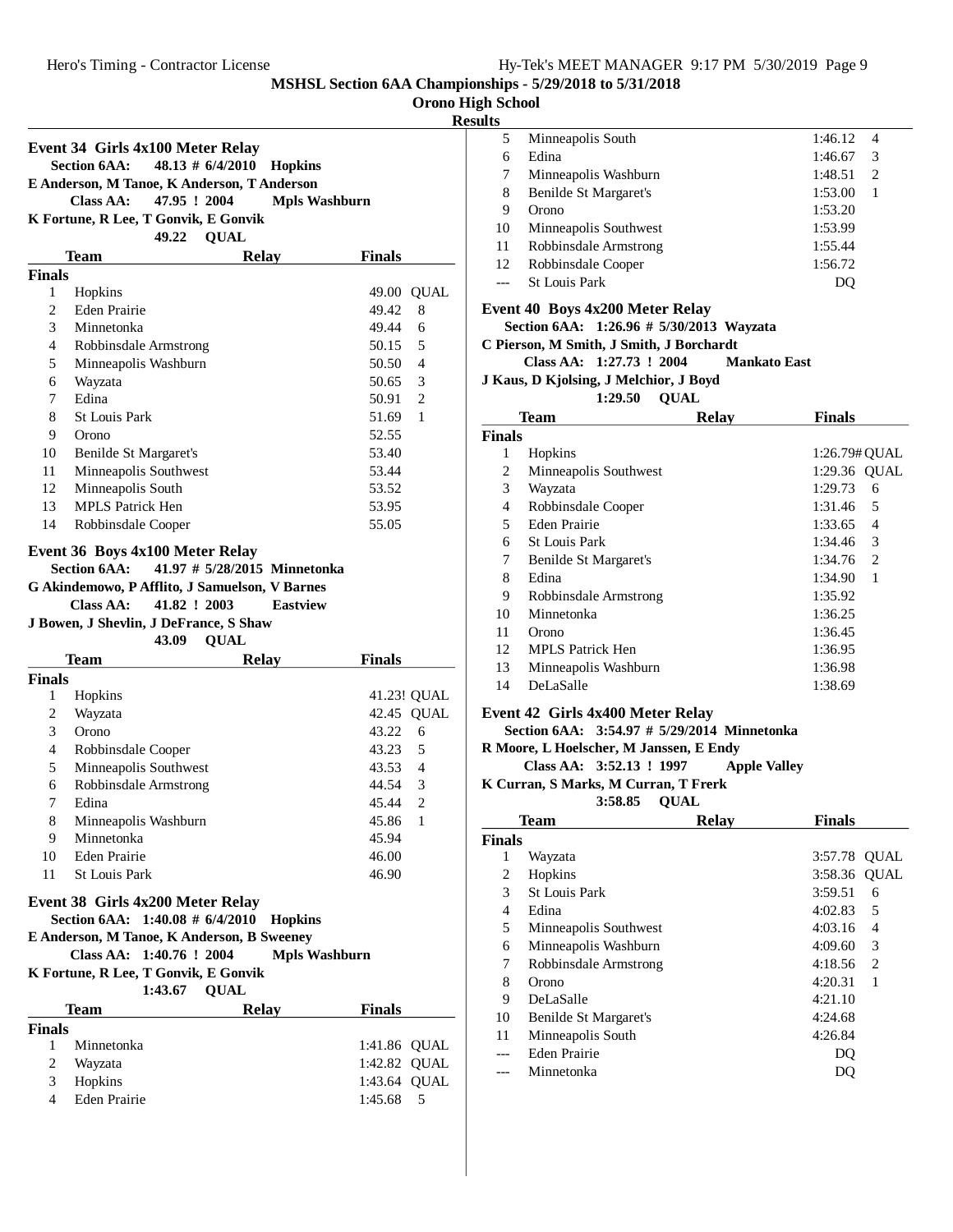**Orono High School**

#### **Results**

|                |                                                                                 |                                                                                  |                    | w              |
|----------------|---------------------------------------------------------------------------------|----------------------------------------------------------------------------------|--------------------|----------------|
|                | Event 44 Boys 4x400 Meter Relay<br>Section 6AA: 3:17.98 # 6/3/2011              | Wayzata                                                                          |                    |                |
|                | M Smith, B Jarvey, S Lebewitz, A Moline                                         |                                                                                  |                    |                |
|                | Class AA: 3:17.39 ! 1997                                                        | <b>Stillwater</b>                                                                |                    |                |
|                | A Runk, L Lumby, N Langer, T Mitchell<br>3:24.21                                | <b>QUAL</b>                                                                      |                    |                |
|                | <b>Team</b>                                                                     | <b>Relay</b>                                                                     | <b>Finals</b>      |                |
| <b>Finals</b>  |                                                                                 |                                                                                  |                    |                |
| 1              | Wayzata                                                                         |                                                                                  | 3:22.61            | <b>QUAL</b>    |
| $\overline{c}$ | Hopkins                                                                         |                                                                                  | 3:22.67            | <b>QUAL</b>    |
| 3              | Edina                                                                           |                                                                                  | 3:24.36            | 6              |
| 4              | <b>St Louis Park</b>                                                            |                                                                                  | 3:25.76            | 5              |
| 5              | Eden Prairie                                                                    |                                                                                  | 3:26.83            | 4              |
| 6              | DeLaSalle                                                                       |                                                                                  | 3:27.85            | 3              |
| 7              | Minneapolis South                                                               |                                                                                  | 3:27.90            | 2              |
| 8              | Minneapolis Southwest                                                           |                                                                                  | 3:31.27            | 1              |
| 9              | Orono                                                                           |                                                                                  | 3:31.42            |                |
| 10             | Minnetonka                                                                      |                                                                                  | 3:32.65            |                |
| 11             | Robbinsdale Armstrong                                                           |                                                                                  | 3:35.78            |                |
| 12             | Benilde St Margaret's                                                           |                                                                                  | 3:38.10            |                |
| 13             | <b>MPLS Patrick Hen</b>                                                         |                                                                                  | 3:40.86            |                |
| 14             | Minneapolis Washburn                                                            |                                                                                  | 3:40.99            |                |
|                | Class AA: 9:03.80 ! 2005<br>A Liewen, K Hollimon, A Lehman, M Lehman<br>9:22.05 | T Sweeney, M Rickman, A Mosborg, E Kompelien<br><b>Minnetonka</b><br><b>QUAL</b> |                    |                |
|                | <b>Team</b>                                                                     | <b>Relay</b>                                                                     | <b>Finals</b>      |                |
| <b>Finals</b>  |                                                                                 |                                                                                  |                    |                |
| 1              | Wayzata                                                                         |                                                                                  | 9:20.69            | <b>QUAL</b>    |
| 2<br>3         | Minnetonka<br>Edina                                                             |                                                                                  | 9:27.74            | 8              |
| 4              | Eden Prairie                                                                    |                                                                                  | 9:33.29            | 6<br>5         |
| 5              | <b>St Louis Park</b>                                                            |                                                                                  | 9:50.75<br>9:50.95 | $\overline{4}$ |
| 6              | Minneapolis Washburn                                                            |                                                                                  | 10:31.71           | 3              |
| 7              | Minneapolis Southwest                                                           |                                                                                  | 10:35.61           | $\overline{2}$ |
| 8              | Orono                                                                           |                                                                                  | 10:35.62           | $\mathbf{1}$   |
| 9              | Hopkins                                                                         |                                                                                  | 10:43.96           |                |
| 10             | Robbinsdale Armstrong                                                           |                                                                                  | 10:57.35           |                |
| 11             | Minneapolis South                                                               |                                                                                  | 11:22.48           |                |
| 12             | <b>Benilde St Margaret's</b>                                                    |                                                                                  | 11:25.28           |                |
| 13             | Robbinsdale Cooper                                                              |                                                                                  | 12:32.18           |                |
| ---            | DeLaSalle                                                                       |                                                                                  | DNF                |                |
|                | Event 48 Boys 4x800 Meter Relay                                                 |                                                                                  |                    |                |
|                | Section 6AA: 7:51.50 # 6/1/2017                                                 | Wayzata                                                                          |                    |                |
|                | M Tolander, T Leisen, F Fetrow, A Sonnesyn                                      |                                                                                  |                    |                |
|                | Class AA: 7:47.33 ! 2007                                                        | Willmar                                                                          |                    |                |
|                | M. Yusaf, A. Awale, K. Adeys, Z. Coquyt<br>7:58.85                              | <b>QUAL</b>                                                                      |                    |                |
|                | <b>Team</b>                                                                     | <b>Relay</b>                                                                     | <b>Finals</b>      |                |
| <b>Finals</b>  |                                                                                 |                                                                                  |                    |                |
| 1              |                                                                                 |                                                                                  |                    |                |

| s. |                       |              |   |
|----|-----------------------|--------------|---|
| 2  | Edina                 | 7:58.07 QUAL |   |
| 3  | Hopkins               | 8:00.10      | 6 |
| 4  | <b>St Louis Park</b>  | 8:02.25      | 5 |
| 5  | Eden Prairie          | 8:04.16      | 4 |
| 6  | Minnetonka            | 8:08.31      | 3 |
| 7  | Minneapolis Southwest | 8:37.68      | 2 |
| 8  | DeLaSalle             | 8:41.68      | 1 |
| 9  | Robbinsdale Armstrong | 8:41.79      |   |
| 10 | Orono                 | 8:44.15      |   |
| 11 | Minneapolis Washburn  | 8:45.20      |   |
| 12 | Benilde St Margaret's | 8:45.60      |   |
| 13 | Minneapolis South     | 8:50.48      |   |
| 14 | Robbinsdale Cooper    | 10:13.91     |   |
| 15 | MPLS Patrick Hen      | 10:29.65     |   |
|    |                       |              |   |

# **Event 50 Girls High Jump**

| <b>Section 6AA:</b> |              | $5-08 \# 6/1/2011$ Tatvana Pashibin |        |
|---------------------|--------------|-------------------------------------|--------|
| <b>Class AA:</b>    | 5-10!1986    | Linda Barsness                      |        |
|                     | 5-05.00 OUAL |                                     |        |
| Nomo                |              | $V_n$ $S_{\alpha}$ <sub>boo</sub> l | Finale |

|                | Name                | Y r | School                   | Finals      |              |
|----------------|---------------------|-----|--------------------------|-------------|--------------|
| <b>Finals</b>  |                     |     |                          |             |              |
| 1              | Madison* Johnson    | 12  | Benilde St Marga 5-05.00 |             | <b>QUAL</b>  |
| $\overline{c}$ | Julia Rowles        | 12  | Robb Armstrong           | 5-05.00     | <b>OUAL</b>  |
| 3              | <b>Ktyal Price</b>  | 11  | Hopkins                  | 5-03.00     | 6            |
| $\overline{4}$ | Anna Lervick        | 8   | Benilde St Marga 5-03.00 |             | 5            |
| 5              | <b>Bryn Senske</b>  | 10  | Minnetonka               | 5-01.00     | 3.5          |
| 5              | Arianna Burmaster   | 12  | Robb Armstrong           | 5-01.00     | 3.5          |
| 7              | Winona Stone        | 8   | Minnetonka               | 5-01.00     | $\mathbf{2}$ |
| 8              | Ella Brauer         | 10  | MPLS Washburn 5-01.00    |             | 0.5          |
| 8              | Hannah Lingen       | 12  | Wayzata                  | 5-01.00     | 0.5          |
| 10             | Carsyn Heargraves   | 11  | Orono                    | 4-11.00     |              |
| 10             | Anna Brown          | 9   | <b>Eden Prairie</b>      | 4-11.00     |              |
| 10             | Amanda Roberts      | 12  | Wayzata                  | 4-11.00     |              |
| 10             | Mya Erickson-Thrawl | 11  | Robb Armstrong           | 4-11.00     |              |
| 14             | Niamya Holloway     | 9   | <b>Eden Prairie</b>      | 4-11.00     |              |
| 15             | Rayo Daniel         | 11  | DeLaSalle                | 4-11.00     |              |
| 16             | Isabelle Melmer     | 12  | Minnetonka               | 4-09.00     |              |
| 16             | Olivia Teske        | 9   | <b>MPLS South</b>        | 4-09.00     |              |
| 16             | Julia Barden        | 11  | Wayzata                  | 4-09.00     |              |
| 19             | Leah Dengerud       | 9   | DeLaSalle                | 4-09.00     |              |
| 20             | Taylor Woodson      | 8   | Hopkins                  | 4-09.00     |              |
| 21             | Emma LaFrenz        | 12  | Edina                    | 4-09.00     |              |
| 22             | Marit Elverum       | 8   | Hopkins                  | 4-07.00     |              |
| 23             | Ella Stephan        | 10  | MPLS Southwest 4-07.00   |             |              |
| 23             | <b>Emma Mewes</b>   | 9   | MPLS Washburn 4-07.00    |             |              |
| 25             | Nia Diaby           | 12  | Edina                    | 4-07.00     |              |
| 26             | Kelsey Neff         | 11  | Edina                    | 4-07.00     |              |
| 27             | Lexi Little         | 9   | Eden Prairie             | 4-07.00     |              |
| 28             | Abigail Wilkins     | 12  | Orono                    | 4-07.00     |              |
| 29             | Silja Bijnaate      | 7   | MPLS Southwest 4-05.00   |             |              |
| 30             | Freya Clifford      | 9   | Orono                    | 4-05.00     |              |
| 31             | Olivia Etz          | 10  | <b>St Louis Park</b>     | 4-05.00     |              |
| 32             | Lauren Holm         | 9   | <b>MPLS South</b>        | $4 - 03.00$ |              |
| 33             | Josie King          | 10  | Benilde St Marga 4-03.00 |             |              |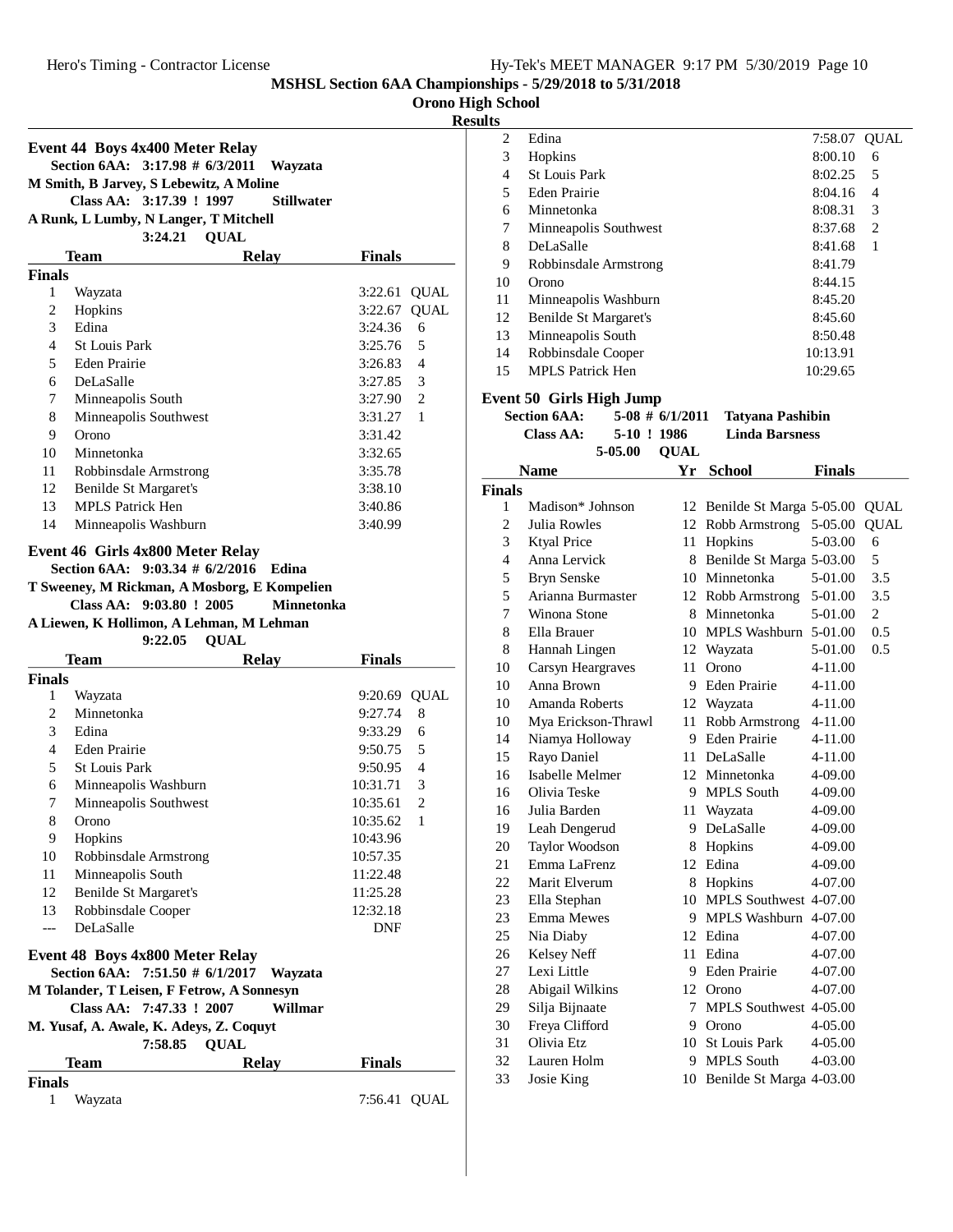**Orono High School**

# **Result**

|                | <b>Event 52 Boys High Jump</b>           |             |                                      |               |                |                |
|----------------|------------------------------------------|-------------|--------------------------------------|---------------|----------------|----------------|
|                | <b>Section 6AA:</b><br>$7-00.25 \# 2001$ |             | <b>Jon Albert</b>                    |               |                |                |
|                | Class AA:<br>7-01 ! 1973                 |             | <b>Rod Raver</b>                     |               |                |                |
|                | $6 - 04.00$                              | <b>OUAL</b> |                                      |               |                |                |
|                | <b>Name</b>                              | Yr          | <b>School</b>                        | <b>Finals</b> |                |                |
| <b>Finals</b>  |                                          |             |                                      |               |                | Event          |
| 1              | Nicholas Hedlund                         | 11          | Wayzata                              | 6-06.00       | <b>QUAL</b>    | Se             |
| $\overline{2}$ | Xavier Watson                            | 10          | <b>Eden Prairie</b>                  | 6-04.00       | <b>QUAL</b>    |                |
| 3              | <b>Riley Jaspers</b>                     |             | 10 Robb Armstrong                    | $6 - 00.00$   | 6              |                |
| 4              | Danny Bies                               |             | 11 Robb Armstrong                    | 5-10.00       | 5              |                |
| 5              | Luke Hanson                              |             | 11 Minnetonka                        | 5-10.00       | $\overline{4}$ | <b>Finals</b>  |
| 6              | Benjamin Spriggs                         |             | 10 Edina                             | 5-10.00       | 2.5            | 1              |
| 6              | Wyatt Lubarski                           | 12          | Hopkins                              | 5-10.00       | 2.5            | $\overline{2}$ |
| 8              | David Thomas                             | 11          | Robb Armstrong                       | 5-08.00       | 0.3            | 3              |
| 8              | Gavin Mueller                            | 11          | Orono                                | 5-08.00       | 0.3            | 3              |
| 8              | Tyee Leske                               |             | 10 Eden Prairie                      | 5-08.00       | 0.3            | 5              |
| 11             | James Klecker                            | 12          | Hopkins                              | 5-08.00       |                | 6              |
| 12             | Michael Meadowcroft                      | 9           | Wayzata                              | 5-08.00       |                | 7              |
| 13             | Anders Gulbrandson                       | 11          | Orono                                | 5-06.00       |                | 7              |
| 13             | <b>Travis Salters</b>                    | 10          | Wayzata                              | 5-06.00       |                | 9              |
| 15             | Michael Ramirez                          | 11          | <b>St Louis Park</b>                 | 5-06.00       |                | 10             |
| 16             | <b>Chase McPherson</b>                   |             | 10 Minnetonka                        | 5-06.00       |                | 11             |
| 16             | Timmy Williams                           | 11          | MPLS Patrick He <sub>1</sub> 5-06.00 |               |                | 12             |
| 16             | Owen Dean                                | 12          | MPLS Southwest 5-06.00               |               |                | 13             |
| 16             | Colin Jones                              | 9           | Orono                                | 5-06.00       |                |                |
| 20             | <b>Mark Masters</b>                      | 11          | Eden Prairie                         | 5-06.00       |                |                |
| 21             | Conrad Flick                             |             | 10 Minnetonka                        | 5-04.00       |                |                |
|                | <b>Todd Baumann</b>                      |             | 12 MPLS Southwest                    | <b>NH</b>     |                |                |
|                | Justin Doll                              |             | 10 Benilde St Marga                  | <b>NH</b>     |                |                |
|                | Kai Anderson-Lantz                       |             | 10 DeLaSalle                         | <b>NH</b>     |                |                |
| $---$          | Nico Borrello                            |             | 10 MPLS Southwest                    | NH            |                |                |

# **Event 54 Girls Pole Vault**

| <b>Section 6AA:</b> |  |  | 11-11 $\# 5/28/2015$ Ari Brace |  |
|---------------------|--|--|--------------------------------|--|
|                     |  |  |                                |  |

#### **Class AA: 12-09 ! 2005 Alicia Rue 11-01.00 OUAL**

|        | 11-01.00           | QUAL |                        |               |     |
|--------|--------------------|------|------------------------|---------------|-----|
|        | <b>Name</b>        | Yr   | <b>School</b>          | <b>Finals</b> |     |
| Finals |                    |      |                        |               |     |
| 1      | Carolyn Tarpey     | 10   | Eden Prairie           | 10-07.00      | 10  |
| 2      | Kenzi Kluge        | 11   | Eden Prairie           | 10-04.00      | 8   |
| 3      | Julia Karls        | 10   | Orono                  | 10-04.00      | 6   |
| 4      | Samantha Day       |      | 12 Wayzata             | 9-07.00       | 5   |
| 5      | Al-Jerometta Chede | 11   | Wayzata                | 9-01.00       | 4   |
| 6      | Nia Diaby          | 12   | Edina                  | 8-07.00       | 2.5 |
| 6      | Abby Oscarson      | 11   | <b>MPLS Washburn</b>   | 8-07.00       | 2.5 |
| 8      | Catherine Parsons  |      | 12 Wayzata             | 8-07.00       | 1   |
| 9      | Sophie Jester      | 11   | <b>Eden Prairie</b>    | 8-07.00       |     |
| 10     | Lena Pak           | 10   | Minnetonka             | 8-01.00       |     |
| 10     | Ava Bur            | 10   | Hopkins                | 8-01.00       |     |
| 12     | Lou Himes          | 10   | Robb Armstrong         | 8-01.00       |     |
| 13     | Emma LaFrenz       | 12   | Edina                  | 8-01.00       |     |
| 14     | Michaela Erickson  |      | 12 Minnetonka          | 7-07.00       |     |
| 15     | Evie Schmidt       | 9    | Edina                  | 7-07.00       |     |
| 16     | Ruby Browne        | 8    | MPLS Southwest 7-07.00 |               |     |
| 16     | Carly Weber        | 11   | Minnetonka             | 7-07.00       |     |
|        |                    |      |                        |               |     |

| ts    |                   |                    |    |  |
|-------|-------------------|--------------------|----|--|
|       | Elizabeth Dietzen | 9 Benilde St Marga | NΗ |  |
| ---   | Lucy Hylton       | 10 Hopkins         | NΗ |  |
| $---$ | Kacy Selje        | 11 MPLS Southwest  | NΗ |  |
|       | Alanna Franklin   | 10 St Louis Park   | NΗ |  |
|       | Meredith Garber   | 9 MPLS South       | NН |  |
|       |                   |                    |    |  |

| <b>Event 56 Boys Pole Vault</b> |                                                                |             |                               |               |                |
|---------------------------------|----------------------------------------------------------------|-------------|-------------------------------|---------------|----------------|
|                                 | <b>Section 6AA:</b>                                            |             | 15-02 # 5/30/2017 Henry Adams |               |                |
|                                 | 15-07 ! 1997<br><b>Class AA:</b>                               |             | <b>Tim Koupal</b>             |               |                |
|                                 | 13-08.00                                                       | <b>OUAL</b> |                               |               |                |
|                                 | Name                                                           |             | Yr School                     | <b>Finals</b> |                |
| Finals                          |                                                                |             |                               |               |                |
| 1                               | Benjamin Sather                                                |             | 11 Eden Prairie               | 14-02.00      | <b>QUAL</b>    |
| 2                               | <b>Riley Hammond</b>                                           | 11          | Edina                         | 13-02.00      | 8              |
| 3                               | JT Zell                                                        |             | 10 Hopkins                    | 13-02.00      | 8              |
| 3                               | Ben Hidani                                                     |             | 12 Wayzata                    | 13-02.00      | 8              |
| 5                               | Maxwell Doom                                                   | 11          | Edina                         | 12-08.00      | $\overline{4}$ |
| 6                               | William Schwietering                                           | 11          | <b>St Louis Park</b>          | 11-08.00      | 3              |
| 7                               | <b>August Wilfer</b>                                           | 12          | <b>MPLS South</b>             | 11-02.00      | 1.5            |
| 7                               | <b>Andrew Adams</b>                                            |             | 10 Wayzata                    | 11-02.00      | 1.5            |
| 9                               | Brendon Johnson                                                | 12          | <b>St Louis Park</b>          | 11-02.00      |                |
| 10                              | Jack Helmich                                                   | 9           | Wayzata                       | 11-02.00      |                |
| 11                              | Henry Contag                                                   | 11          | Edina                         | 10-08.00      |                |
| 12                              | Tyler Lien                                                     | 9           | Minnetonka                    | 10-08.00      |                |
| 13                              | Austin Johnson                                                 |             | 12 Orono                      | 10-02.00      |                |
| ---                             | Ryan Norkosky                                                  |             | 11 Benilde St Marga           | NH            |                |
|                                 | Walker Niebergall                                              |             | 11 Benilde St Marga           | NH            |                |
|                                 | Damian Dennis                                                  |             | 10 MPLS Washburn              | NH            |                |
| ---                             | Peter Weinberger                                               |             | 10 Eden Prairie               | NH            |                |
|                                 | Evan Komschlies                                                | 11          | Hopkins                       | NH            |                |
| ---                             | William Halvorson                                              |             | 12 St Louis Park              | NH            |                |
| $---$                           | <b>Bryson Brettin</b>                                          | 10          | Eden Prairie                  | NH            |                |
|                                 | $E_{\text{cont}}$ $E_{\text{R}}$ $C_{\text{inlet}}$ I ang Iump |             |                               |               |                |

# **Event 58 Girls Long Jump**

# **Section 6AA: 19-10 #**  $\frac{1}{2}$  **5/27/2014** Mia Barron

#### **Class AA: 18-10.75 ! 1982 Kristi Kropp**  $17-07.00$  **OUAL**

|               | 17-07.00              | VUAL |                               |                |                |
|---------------|-----------------------|------|-------------------------------|----------------|----------------|
|               | Name                  | Yr   | <b>School</b>                 | Finals         |                |
| <b>Finals</b> |                       |      |                               |                |                |
| 1             | <b>Faith Robinson</b> |      | 12 Minnetonka                 | 18-04.50       | <b>OUAL</b>    |
| 2             | Mia Sennes            |      | 12 Edina                      | 18-01.00       | <b>OUAL</b>    |
| 3             | Mara Braun            | 9    | Wayzata                       | 17-10.50       | <b>QUAL</b>    |
| 4             | Grace Szymborski      | 11   | Eden Prairie                  | 17-01.00       | 5              |
| 5             | Julia Rowles          | 12   | Robb Armstrong 16-08.00       |                | 4              |
| 6             | Evelyn Adams          | 12   | Edina                         | 16-07.50       | 3              |
| 7             | Mara Bowden           | 11   | Edina                         | 16-06.25       | $\overline{c}$ |
| 8             | Lauren Lo             |      | 12 Wayzata                    | 16-05.50       | $\mathbf{1}$   |
| 9             | Makena Kramer         | 12   | Eden Prairie                  | 16-03.75       | $+0.0$         |
| 10            | Annika Muller         | 12   | Minnetonka                    | 15-11.50       | 0.3            |
| 11            | Sophie Coleman        | 10   | Benilde St Margal 5-11.25 1.3 |                |                |
| 11            | Molly Laumakis        | 11.  | DeLaSalle                     | 15-11.25 0.5   |                |
| 11            | <b>Ktyal Price</b>    | 11   | Hopkins                       | 15-11.25 1.0   |                |
| 14            | Rachael Ukestad       | 11   | Robb Armstrong 15-07.00 0.3   |                |                |
| 15            | Karlee Fisher         | 8    | Robb Armstrong 15-05.00       |                | $+0.0$         |
| 16            | Ushuu Namarra         | 10   | Hopkins                       | 15-03.00       | 1.4            |
| 17            | Carsyn Heargraves     | 11   | Orono                         | $15-02.75+0.0$ |                |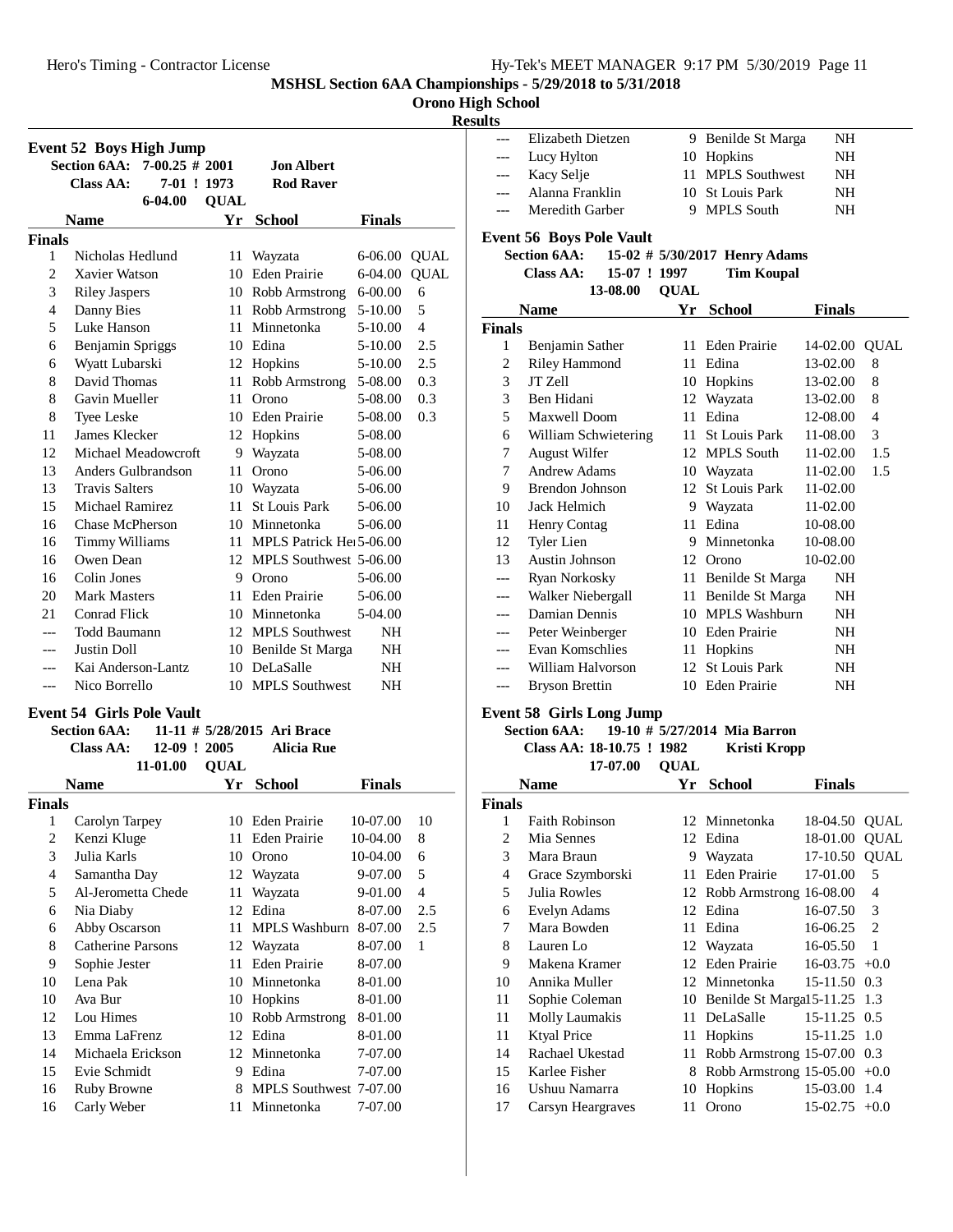|  |  | <b>Orono High School</b> |
|--|--|--------------------------|
|--|--|--------------------------|

# **Results**

|               | Finals  (Event 58 Girls Long Jump)           |             |                                  |                      |                  |
|---------------|----------------------------------------------|-------------|----------------------------------|----------------------|------------------|
|               | <b>Name</b>                                  |             | Yr School                        | <b>Finals</b>        |                  |
| 18            | Madeline* Marusich                           |             | 12 Benilde St Margal 5-02.25     |                      | $+0.0$           |
| 19            | Caitlin O'Laughlin                           |             | 10 Eden Prairie                  | 15-01.50             | 1.3              |
| 20            | Clara Copps                                  | 11          | Hopkins                          | 15-01.25 0.4         |                  |
| 21            | Tahnaya Smith-Gibbs                          |             | 8 MPLS Southwest14-10.00         |                      | 0.4              |
| 22            | Rah'quel Smith                               |             | 12 MPLS Patrick Hel4-08.75       |                      | 0.1              |
| 23            | Kallie Hughes                                |             | 10 Wayzata                       | 14-08.50             | 1.3              |
| 24            | Erin Browne                                  | 11          | MPLS Southwest $14-07.00$ 0.4    |                      |                  |
| 25            | Lidia Meyer                                  |             | 9 MPLS Washburn 14-04.75         |                      | $+0.0$           |
| 26            | Madeline Tadewald                            | 11 -        | <b>St Louis Park</b>             | 14-02.25             | $+0.0$           |
| 27            | Leila Ambrus                                 |             | 10 DeLaSalle                     | 14-00.50             | 1.4              |
| 28            | Ava Schaefer                                 |             | 10 MPLS Southwest13-11.50 $+0.0$ |                      |                  |
| 29            | Zoe Younger                                  | 11          | St Louis Park                    | 13-09.00             | $+0.0$           |
| 30            | Megan Marzolf                                |             | 11 Orono                         | 13-07.25 1.7         |                  |
| 31            | Maya Wosepka                                 |             | 11 DeLaSalle                     | 13-06.25 0.9         |                  |
| 32            | Kennedy* Harris                              |             | 12 Benilde St Margal 3-03.00 0.2 |                      |                  |
| 33            | Jewel Torres-Harper                          |             | 10 MPLS South                    | 13-02.25             | 0.8              |
| 34            | Olga Schierkolk                              |             | 9 MPLS South                     | 13-01.75             | 1.7              |
| 35            | Jessie Wu                                    |             | 9 Robb Cooper                    | 13-01.25 1.7         |                  |
| 36            | Daisy Widboom                                |             | 12 St Louis Park                 | 12-11.00 1.1         |                  |
| 37            | Sahara Jama                                  | 11          | <b>MPLS South</b>                | 12-03.75             | -1.1             |
| 38            | Lauryn Pietrzak                              |             | 10 Orono                         | $12-00.00 + 0.0$     |                  |
| $---$         | Carly Weber                                  | 11          | Minnetonka                       | <b>FOUL</b>          |                  |
|               |                                              |             |                                  |                      |                  |
|               | <b>Event 60 Boys Long Jump</b>               |             |                                  |                      |                  |
|               | <b>Section 6AA:</b><br>$22 - 10$ # 1985      |             | <b>Steve Bordeau</b>             |                      |                  |
|               | Class AA: 24-09.25 ! 1982<br><b>21-10.00</b> | <b>QUAL</b> | <b>Von Shepard</b>               |                      |                  |
|               |                                              |             |                                  |                      |                  |
|               |                                              |             |                                  |                      |                  |
|               | <b>Name</b>                                  | Yr          | <b>School</b>                    | <b>Finals</b>        |                  |
| <b>Finals</b> |                                              |             |                                  |                      |                  |
| 1             | George Jackson                               | 10          | Hopkins                          | 22-06.75 QUAL        |                  |
| 2             | Dante White                                  | 11          | Wayzata                          | 22-04.25             | QUAL             |
| 3             | Kham Chiaokhiao-Bowma 11                     |             | Robb Armstrong 22-00.50          |                      | QUAL             |
| 4             | Demetrius Marshall                           | 11          | MPLS Southwest22-00.25           |                      | <b>QUAL</b>      |
| 5             | Samuel Hurcomb                               | 11          | MPLS Southwest22-00.00           |                      | <b>QUAL</b>      |
| 6             | Dylan Nduulu                                 |             | 11 Eden Prairie                  | 21-11.75             | <b>QUAL</b>      |
| 7             | Ty Bennett                                   | 11          | Hopkins                          | 21-01.25             | $\overline{c}$   |
| 8             | David Navratil                               |             | 12 Wayzata                       | 20-06.75             | $\mathbf{1}$     |
| 9             | Garrett McLaughlin                           |             | 12 Eden Prairie                  | $20-05.25 +0.0$      |                  |
| 10            | Jaylen Champion                              |             | 12 Hopkins                       | 20-03.00             | 1.1              |
| 11            | Sajid Nathim                                 | 11          | <b>St Louis Park</b>             | 20-01.50             | 0.7              |
| 12            | Gavin Gustafson                              |             | 10 Orono                         | 20-00.50             | $+0.0$           |
| 13            | Matthew* Guggemos                            |             | 12 Benilde St Margal9-09.50      |                      | $-1.0$           |
| 14            | Datelle Straub                               | 11          | MPLS Patrick Hel9-06.75          |                      | 1.8              |
| 15            | Noel Hayward                                 |             | 12 Edina                         | 19-05.00             | 1.1              |
| 16            | Connor Rahill                                |             | 10 Benilde St Margal9-03.00      |                      | 1.4              |
| 17            | Carlos Ayala                                 | 10          | Robb Armstrong 19-02.25          |                      | $+0.0$           |
| 18            | Grant Andrada                                | 12          | Wayzata                          | 19-02.00             | $+0.0$           |
| 19            | Isaiah Clausen                               |             | 12 MPLS Southwest19-00.25        |                      | $+0.0$           |
| 20            | Walker Liu                                   |             | 9 Minnetonka                     | 19-00.00             | 0.2              |
| 21            | <b>Timmy Williams</b>                        | 11          | MPLS Patrick Hel 8-11.75         |                      | 0.1              |
| 22            | Noah Zimprich                                | 11          | Edina                            | 18-09.00             | $+0.0$           |
| 23            | Robel Zewdie                                 | 9.          | DeLaSalle                        | 18-06.00             | 0.5              |
| 24<br>25      | Joseph Gendreau<br>William Schwietering      | 9.<br>11    | Minnetonka<br>St Louis Park      | 18-04.50<br>18-03.50 | $+0.0$<br>$+0.0$ |

| LS |                    |   |                                     |                 |  |
|----|--------------------|---|-------------------------------------|-----------------|--|
| 26 | Adam Senna         | 9 | Edina                               | $18-03.25 +0.0$ |  |
| 27 | Armonie Baylock    |   | 11 MPLS Patrick He18-02.75 0.8      |                 |  |
| 28 | Logan Gareis       |   | 9 Eden Prairie                      | $18-02.25$ 0.6  |  |
| 29 | David Thomas       |   | 11 Robb Armstrong 17-09.00 0.4      |                 |  |
| 30 | Fredrick Emdin     |   | 10 MPLS South                       | 17-08.50 0.1    |  |
| 31 | Josh Lonzo         |   | 11 DeLaSalle                        | $17-02.75 +0.0$ |  |
| 32 | Alex Mueller       |   | 9 Minnetonka                        | 16-11.50 1.1    |  |
| 33 | David Connors Jr   |   | 9 Robb Cooper                       | $16-04.75$ +0.0 |  |
| 34 | Dominic Pellegrene |   | 12 Benilde St Margal 6-03.00 $+0.0$ |                 |  |
| 35 | Deante Porter      |   | Robb Cooper                         | 15-08.50 0.1    |  |
|    |                    |   |                                     |                 |  |

## **Event 62 Girls Triple Jump**

**Section 6AA: 39-11.25 #**  $\frac{1}{5}$ **/29/2014** Mia Barron

```
Class AA: 38-10.25 ! 2007 Jordan Helgren
```
**QUAL37-01.00**

|             | $J-U1.00$ $UUAL$ |           |               |
|-------------|------------------|-----------|---------------|
| <b>Name</b> |                  | Yr School | <b>Finals</b> |
| ls          |                  |           |               |

| <b>Finals</b>  |                     |    |                           |          |                |
|----------------|---------------------|----|---------------------------|----------|----------------|
| 1              | Julia Rowles        | 12 | Robb Armstrong 36-11.25   |          | 10             |
| 2              | Mara Braun          | 9  | Wayzata                   | 36-05.00 | 8              |
| 3              | Caroline Bercaw     | 11 | Edina                     | 35-05.50 | 6              |
| $\overline{4}$ | Annika Muller       | 12 | Minnetonka                | 35-05.25 | 5              |
| 5              | Moselle Punni       | 11 | Hopkins                   | 34-11.00 | 4              |
| 6              | Lauren Lo           | 12 | Wayzata                   | 34-10.25 | 3              |
| 7              | Haley Tesch-Stevson | 10 | DeLaSalle                 | 34-08.75 | $\overline{2}$ |
| 8              | Carolyn Tarpey      | 10 | Eden Prairie              | 34-06.75 | 1              |
| 9              | <b>Ktyal Price</b>  | 11 | Hopkins                   | 34-02.50 | $+0.0$         |
| 10             | Carly Weber         | 11 | Minnetonka                | 33-10.50 | $+0.0$         |
| 11             | Clara Copps         | 11 | Hopkins                   | 33-04.75 | 1.1            |
| 12             | Sophie Coleman      | 10 | Benilde St Marga 3-00.25  |          | 0.9            |
| 13             | Anna Shoemaker      | 9  | Minnetonka                | 32-07.50 | $+0.0$         |
| 14             | Sophie Jester       | 11 | <b>Eden Prairie</b>       | 32-07.00 | $+0.0$         |
| 15             | Niamh MacDonagh     | 11 | Edina                     | 32-06.75 | 0.1            |
| 16             | Madeline Tadewald   | 11 | <b>St Louis Park</b>      | 32-03.75 | 0.2            |
| 17             | Daisy Widboom       | 12 | <b>St Louis Park</b>      | 31-06.25 | $+0.0$         |
| 18             | Ava Schaefer        | 10 | MPLS Southwest 31-03.00   |          | 0.3            |
| 19             | Kathlyn Wagner      | 11 | Robb Armstrong 30-10.50   |          | $+0.0$         |
| 20             | Erin Browne         | 11 | MPLS Southwest30-08.00    |          | 1.0            |
| 21             | Zoe Younger         | 11 | <b>St Louis Park</b>      | 30-06.75 | 1.0            |
| 22             | Madeline* Marusich  | 12 | Benilde St Marga30-05.00  |          | 0.5            |
| 23             | Anna Lervick        | 8  | Benilde St Marga 30-04.50 |          | $+0.0$         |
| 24             | Alivia Arnebeck     | 11 | Wayzata                   | 30-00.75 | 0.1            |
| 25             | Emma Meyer          | 11 | MPLS Washburn 29-08.00    |          | $+0.0$         |
| 26             | Kamille Shelton     | 9  | MPLS Washburn 29-03.50    |          | $+0.0$         |
| 27             | Olga Schierkolk     | 9  | <b>MPLS South</b>         | 29-01.00 | $+0.0$         |
| 28             | Katherine Cannon    | 11 | Robb Armstrong 29-00.00   |          | $+0.0$         |
| 29             | Caitlin O'Laughlin  | 10 | <b>Eden Prairie</b>       | 28-09.75 | $+0.0$         |
| 30             | Julia Angerman      | 9  | MPLS Washburn 28-07.00    |          | $+0.0$         |
| 31             | Julia Karls         | 10 | Orono                     | 28-04.50 | 0.6            |
| 32             | Maria Spack         | 12 | DeLaSalle                 | 27-08.50 | 0.8            |
| 33             | Lily Do             | 9  | MPLS Southwest27-07.25    |          | 0.4            |
| 34             | Sahara Jama         | 11 | <b>MPLS South</b>         | 24-04.75 | $+0.0$         |
| 35             | Roen Boyd           | 9  | <b>MPLS South</b>         | 23-04.50 | 1.0            |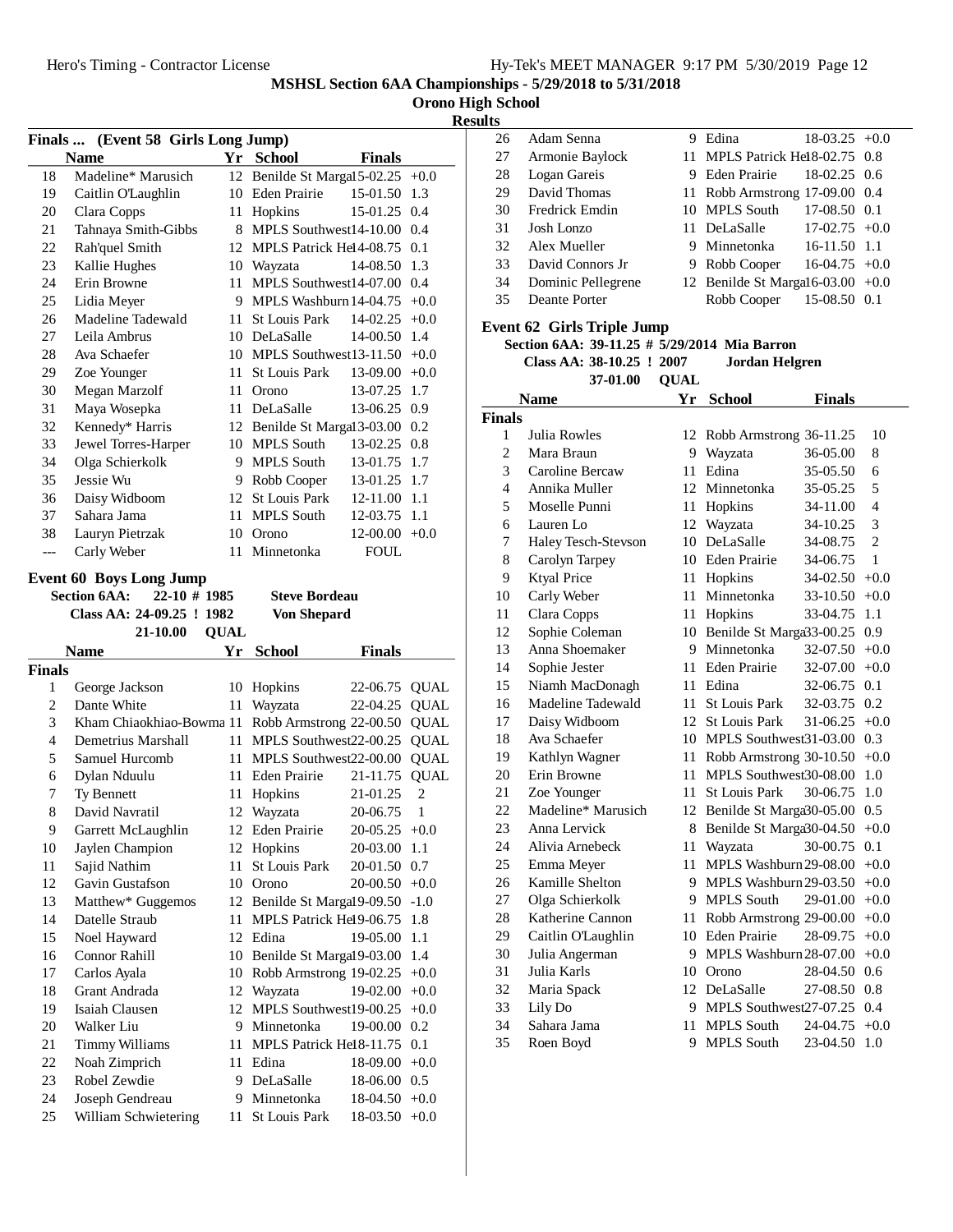|  |  | <b>Orono High School</b> |
|--|--|--------------------------|
|--|--|--------------------------|

# **Results**

| <b>Event 64 Boys Triple Jump</b> |                                  |             |                           |               |                |  |
|----------------------------------|----------------------------------|-------------|---------------------------|---------------|----------------|--|
|                                  | Section 6AA: 50-04.50 # 6/1/2011 |             | <b>MIchael Sandle</b>     |               |                |  |
|                                  | 49-00 ! 2001<br>Class AA:        |             | <b>Pat Akpaette</b>       |               |                |  |
|                                  | 44-05.00                         | <b>OUAL</b> |                           |               |                |  |
|                                  | <b>Name</b>                      | Yr          | <b>School</b>             | <b>Finals</b> |                |  |
| <b>Finals</b>                    |                                  |             |                           |               |                |  |
| 1                                | Joe Fahnbulleh                   | 12          | Hopkins                   | 46-02.50      | <b>QUAL</b>    |  |
| $\overline{2}$                   | Randy Williams                   | 11          | <b>Eden Prairie</b>       | 45-03.75      | <b>QUAL</b>    |  |
| 3                                | Nicholas Hedlund                 | 11          | Wayzata                   | 45-02.00      | <b>QUAL</b>    |  |
| $\overline{4}$                   | Demetrius Marshall               | 11          | MPLS Southwest43-04.75    |               | 5              |  |
| 5                                | Sam Hurcomb                      | 11          | MPLS Southwest43-04.00    |               | $\overline{4}$ |  |
| 6                                | Matthew* Guggemos                | 12          | Benilde St Marga 41-03.00 |               | 3              |  |
| 7                                | Noah Zimprich                    | 11          | Edina                     | 40-08.25      | $\overline{c}$ |  |
| 8                                | <b>Tramone Nevels</b>            | 11          | MPLS Southwest40-06.00    |               | 1              |  |
| 9                                | Garrett McLaughlin               | 12          | <b>Eden Prairie</b>       | 40-02.00      | 1.3            |  |
| 10                               | Myles Champion                   | 10          | Hopkins                   | 40-01.75      | 1.1            |  |
| 11                               | <b>Tristan Lainhart</b>          | 10          | <b>Eden Prairie</b>       | 40-00.50      | 0.8            |  |
| 12                               | Mathias Goddard                  | 11          | DeLaSalle                 | 39-07.00      | 0.7            |  |
| 13                               | Luke Hanson                      | 11          | Minnetonka                | 39-05.75      | $+0.0$         |  |
| 14                               | Alex Hoffman                     | 11          | Wayzata                   | 39-03.50      | 0.1            |  |
| 15                               | Gio Cordero                      | 10          | Hopkins                   | 38-08.00      | 1.8            |  |
| 16                               | Ezechiel Agbemadon               | 12          | Wayzata                   | 38-07.25      | 0.8            |  |
| 17                               | Christian Toledo                 | 10          | Robb Armstrong 38-04.75   |               | 1.2            |  |
| 18                               | Chris Parshall                   | 12          | <b>MPLS South</b>         | 38-00.75      | 1.3            |  |
| 19                               | Carlos Ayala                     | 10          | Robb Armstrong 37-11.00   |               | 0.1            |  |
| 20                               | Connor Weatherly                 | 12          | Benilde St Marga 37-06.25 |               | 2.2            |  |
| 21                               | Adam Senna                       | 9           | Edina                     | 37-05.50      | $+0.0$         |  |
| 22                               | <b>Andrew Hicks</b>              | 10          | Minnetonka                | 36-11.75      | 0.3            |  |
| 23                               | Terry Gbelee                     | 9           | Robb Cooper               | 35-06.00      | 1.2            |  |
| 24                               | Josh Lonzo                       | 11          | DeLaSalle                 | 35-03.25      | 1.1            |  |
| 25                               | Sylvester Togba                  |             | Robb Cooper               | 32-07.00      | 2.7            |  |

# **Event 66 Girls Discus Throw**

# **Section 6AA:140-04.50** # 5/31/2016 Alexandrea Hurst

**Class AA: 156-00 ! 1993** Sandy Fuchs

|                | 130-11           | <b>OUAL</b> |                         |               |    |
|----------------|------------------|-------------|-------------------------|---------------|----|
|                | Name             | Yr          | <b>School</b>           | <b>Finals</b> |    |
| Finals         |                  |             |                         |               |    |
| 1              | May Thoma        | 12          | MPLS Washburn 20-03.00  |               | 10 |
| $\overline{c}$ | Sarah Hoffman    | 12          | Hopkins                 | 116-03.00     | 8  |
| 3              | Emma Hawkinson   | 10          | Wayzata                 | 111-00.00     | 6  |
| 4              | Emma Meythaler   | 11          | Hopkins                 | 108-02.00     | 5  |
| 5              | Calista Johnson  | 11          | <b>St Louis Park</b>    | 105-00.00     | 4  |
| 6              | Marie Landelle   | 12          | Edina                   | 103-09.00     | 3  |
| 7              | Elli Strittmater | 12          | Edina                   | 102-05.00     | 2  |
| 8              | Lily Peterson    | 10          | Minnetonka              | 100-04.00     | 1  |
| 9              | Dani Benson      | 9           | Eden Prairie            | 98-07.00      |    |
| 10             | Grace Groth      | 12          | Wayzata                 | 97-05.00      |    |
| 11             | Sophie Norman    | 11          | Hopkins                 | 97-05.00      |    |
| 12             | Molly Laumakis   | 11          | DeLaSalle               | 95-06.00      |    |
| 13             | Kate Markley     | 12          | MPLS Washburn 94-08.00  |               |    |
| 14             | Ephemian Bailey  | 10          | Robb Armstrong 92-03.00 |               |    |
| 15             | Lauren Gray      | 12          | Edina                   | 90-10.00      |    |
| 16             | Favour Nache     | 10          | Eden Prairie            | 88-06.00      |    |
| 17             | Julia Matthews   | 9           | Eden Prairie            | 85-09.00      |    |

| 18  | <b>Avery Bennett</b> |    | 10 MPLS Washburn 84-06.00 |             |
|-----|----------------------|----|---------------------------|-------------|
| 19  | Mikayla Winward      | 11 | St Louis Park             | 84-02.00    |
| 20  | Victoria Martinez    | 11 | St Louis Park             | 82-05.00    |
| 21  | Mae Hyser            | 11 | DeLaSalle                 | 80-06.00    |
| 22  | Thora Schierkolk     | 12 | <b>MPLS South</b>         | 80-02.00    |
| 23  | Georgia Jacques      | 9  | Minnetonka                | 79-02.00    |
| 24  | Jennifer Krey        | 11 | Robb Armstrong 77-10.00   |             |
| 25  | Megan Marzolf        | 11 | Orono                     | 76-01.00    |
| 26  | Olivia Williams      | 12 | Benilde St Marga73-01.00  |             |
| 27  | Jaiden Uttley        | 12 | <b>MPLS South</b>         | 70-05.00    |
| 28  | Shea'Areial Miller   | 9  | MPLS Edison               | 67-09.00    |
| 29  | Ajhianna Jackson     | 11 | Robb Cooper               | 66-02.00    |
| 30  | <b>Faith Jones</b>   | 10 | <b>MPLS Edison</b>        | 62-09.00    |
| 31  | Hannah Thillman      | 12 | Orono                     | 62-02.00    |
| 32  | Alexis Mullen        | 12 | Orono                     | 61-11.00    |
| 33  | Laura Stewart        | 10 | <b>MPLS South</b>         | 55-05.00    |
| 34  | Shelia Benick        |    | MPLS Southwest52-06.00    |             |
| 35  | Asia Franklin        | 11 | Robb Cooper               | 51-07.00    |
| 36  | Abigail Blumenfeld   | 10 | MPLS Southwest 51-06.00   |             |
| 37  | Diamond Davis        | 11 | MPLS Patrick He47-07.00   |             |
| 38  | Mameki Donzo         | 11 | Robb Cooper               | 45-09.00    |
| 39  | Tiarra Gordon        | 9  | Benilde St Marga44-06.00  |             |
| --- | Chanel May           | 11 | Robb Armstrong            | <b>FOUL</b> |
| --- | Isabelle Melmer      | 12 | Minnetonka                | <b>FOUL</b> |

# **Event 68 Boys Discus Throw**

| Section $6AA: 184-00 \# 1977$ | <b>Brad Hanson</b>   |
|-------------------------------|----------------------|
| Class AA: $185-06$ ! 2000     | <b>Karl Erickson</b> |
| 157-07 OUAL                   |                      |

|                | <b>Name</b>                | Υr | School                   | Finals    |      |
|----------------|----------------------------|----|--------------------------|-----------|------|
| <b>Finals</b>  |                            |    |                          |           |      |
| 1              | Yakob Ekoue                | 12 | Hopkins                  | 166-04.00 | QUAL |
| 2              | Devin Hunt                 | 11 | Orono                    | 147-06.00 | 8    |
| 3              | <b>William Davis</b>       | 11 | Edina                    | 145-07.00 | 6    |
| $\overline{4}$ | Charles Croxdale           | 11 | Edina                    | 142-11.00 | 5    |
| 5              | Bennett Fragomeni          |    | 12 Wayzata               | 137-07.00 | 4    |
| 6              | Dacion Francis             | 11 | Robb Armstrong132-03.00  |           | 3    |
| 7              | James Klecker              | 12 | Hopkins                  | 130-05.00 | 2    |
| 8              | Michael Galgano            | 12 | Minnetonka               | 124-02.00 | 1    |
| 9              | David Hurst                | 11 | Robb Armstrong 21-01.00  |           |      |
| 10             | Nicholas Medina            | 12 | St Louis Park 120-08.00  |           |      |
| 11             | Preston Biggar             | 12 | Robb Armstrongl 20-00.00 |           |      |
| 12             | Jac Carver                 | 11 | Wayzata                  | 117-03.00 |      |
| 13             | <b>Matthew Galgano</b>     | 11 | Minnetonka               | 117-02.00 |      |
| 14             | Samuel Rudi                | 9  | Edina                    | 115-10.00 |      |
| 15             | Adam Weitz                 | 12 | Wayzata                  | 115-09.00 |      |
| 16             | Jaden Swigart-Darey        | 11 | <b>Eden Prairie</b>      | 114-05.00 |      |
| 17             | Anthony Harris Jr          |    | 12 DeLaSalle             | 112-11.00 |      |
| 18             | Jean-Luc Hocker            | 11 | Minnetonka               | 112-01.00 |      |
| 19             | Randry Mugisha             |    | 12 MPLS Edison           | 111-02.00 |      |
| 20             | Joshua Puetz               | 10 | Eden Prairie             | 108-03.00 |      |
| 21             | Walter West                | 11 | Robb Cooper              | 105-10.00 |      |
| 22             | Russell Hrubesky-Mudrey 12 |    | MPLS Southwest02-01.00   |           |      |
| 23             | Alan Trebe                 | 10 | MPLS Southwest01-00.00   |           |      |
| 24             | Alexandr Kenigsberg        | 12 | DeLaSalle                | 98-11.00  |      |
| 25             | Habib Oduniyi              | 12 | MPLS Washburn 98-05.00   |           |      |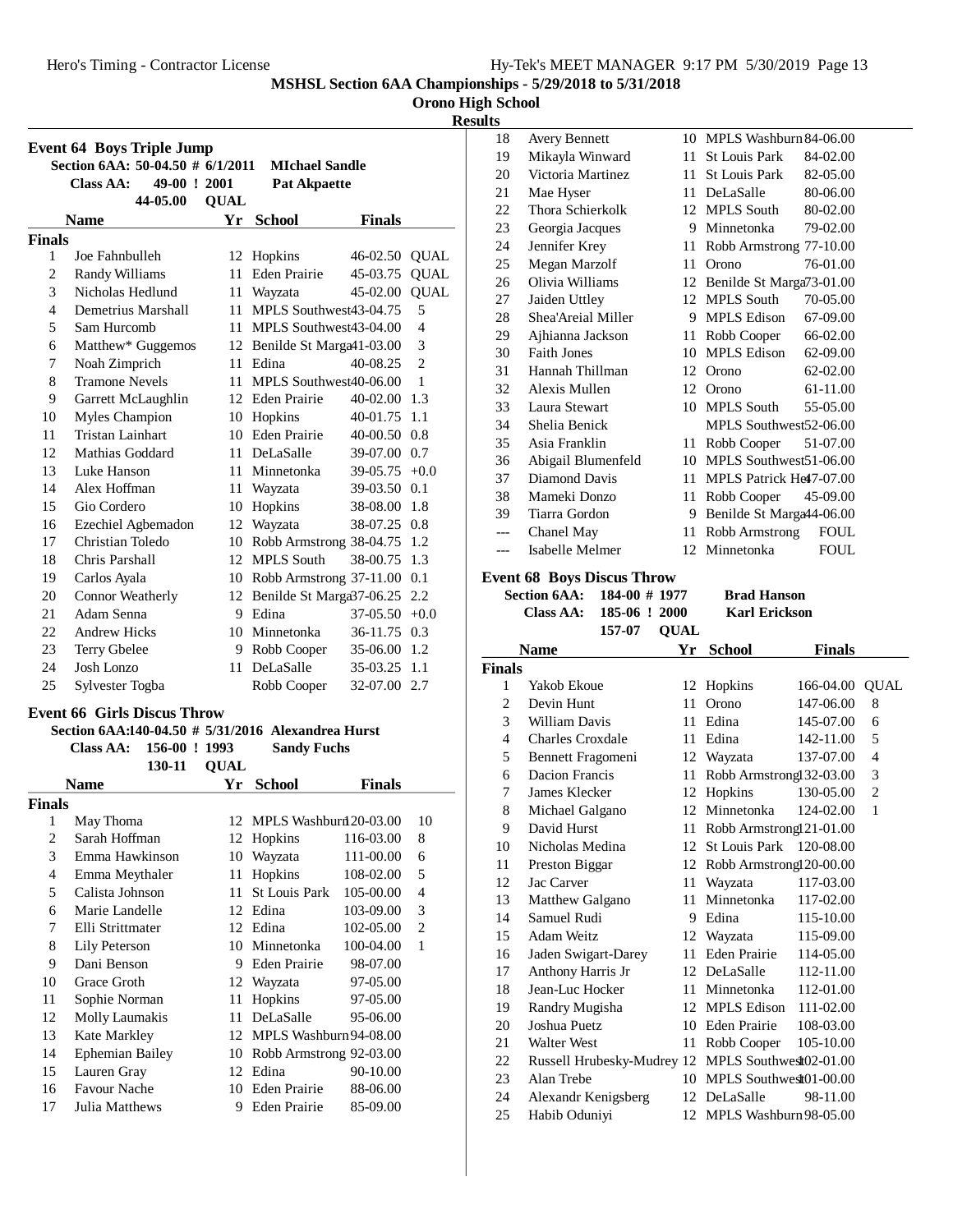**Orono High School**

**Results**

| Finals  (Event 68 Boys Discus Throw) |                                           |                     |                              |               |                |
|--------------------------------------|-------------------------------------------|---------------------|------------------------------|---------------|----------------|
|                                      | <b>Name</b>                               |                     | Yr School                    | <b>Finals</b> |                |
| 26                                   | Gavin Mueller                             | 11                  | Orono                        | 97-09.00      |                |
| 27                                   | Chase Nyquist                             | 10                  | Orono                        | 96-07.00      |                |
| 28                                   | Zachary Peterson                          |                     | 10 Hopkins                   | 96-05.00      |                |
| 29                                   | Tyrik Trueblood                           | 9.                  | MPLS Patrick He94-11.00      |               |                |
| 30                                   | <b>CJ</b> Sauer                           | 8                   | Benilde St Marga93-06.00     |               |                |
| 31                                   | Finn Buffington                           |                     | 9 DeLaSalle                  | 88-00.00      |                |
| 32                                   | Joey Markley                              |                     | 9 MPLS Washburn 87-03.00     |               |                |
| 33                                   | <b>Isiac Mattingley</b>                   |                     | 10 Robb Cooper               | 85-01.00      |                |
| 34                                   | Jhamni Young-Shinnick                     |                     | 12 MPLS Patrick He84-04.00   |               |                |
| 35                                   | Landon Ramos                              |                     | 9 MPLS Southwest84-00.00     |               |                |
| 36                                   | Owen Macdonald                            |                     | 11 MPLS South                | 78-05.00      |                |
| 37                                   | Alejandro Caceres-Aranda 12 St Louis Park |                     |                              | 68-01.00      |                |
| ---                                  | Ethan LeTexier                            |                     | 12 Eden Prairie              | FOUL          |                |
| $---$                                | Adam Danami                               | 11                  | <b>MPLS South</b>            | <b>FOUL</b>   |                |
| ---                                  | Noah Layton                               | 11                  | Benilde St Marga             | <b>FOUL</b>   |                |
| ---                                  | Jacob Olson                               |                     | 12 St Louis Park             | <b>FOUL</b>   |                |
|                                      |                                           |                     |                              |               |                |
|                                      | <b>Event 70 Girls Shot Put</b>            |                     |                              |               |                |
|                                      | <b>Section 6AA:</b>                       | $44-05 \# 6/1/2017$ | <b>Alexandrea Hurst</b>      |               |                |
|                                      | Class AA: 51-07.50 ! 2002                 |                     | <b>Liz Podominick</b>        |               |                |
|                                      | 41-03.00                                  | <b>QUAL</b>         |                              |               |                |
|                                      | <b>Name</b>                               | Yr                  | <b>School</b>                | Finals        |                |
| <b>Finals</b>                        |                                           |                     |                              |               |                |
| 1                                    | Jacqi Rae                                 |                     | 12 Eden Prairie              | 40-01.50      | 10             |
| 2                                    | May Thoma                                 |                     | 12 MPLS Washburn 36-11.25    |               | 8              |
| 3                                    | Molly Laumakis                            |                     | 11 DeLaSalle                 | 34-09.75      | 6              |
| 4                                    | Jessica Thorne                            |                     | 12 Wayzata                   | 34-03.50      | 5              |
| 5                                    | Sarah Hoffman                             |                     | 12 Hopkins                   | 34-03.50      | 4              |
| 6                                    | Calista Johnson                           | 11                  | <b>St Louis Park</b>         | 33-09.00      | 3              |
| 7                                    | Mikayla Winward                           | 11                  | <b>St Louis Park</b>         | 33-03.25      | $\overline{2}$ |
| 8                                    | Emma Meythaler                            | 11 -                | Hopkins                      | 32-07.75      | 1              |
| 9                                    | Olivia Williams                           |                     | 12 Benilde St Marga 32-05.50 |               |                |
| 10                                   | Miranda Travis                            |                     | 10 Wayzata                   | 32-04.00      |                |
| 11                                   | Stella Knight                             |                     | 9 Wayzata                    | 32-03.00      |                |
| 12                                   | <b>Ephemian Bailey</b>                    |                     | 10 Robb Armstrong 31-08.50   |               |                |
| 13                                   | Elli Strittmater                          |                     | 12 Edina                     | 31-07.50      |                |
| 14                                   | Julia Matthews                            |                     | 9 Eden Prairie               | 31-00.50      |                |
| 15                                   | Kate Markley                              |                     | 12 MPLS Washburn 31-00.00    |               |                |
| 16                                   | Lauren Gray                               |                     | 12 Edina                     | 30-10.50      |                |
| 17                                   | Sophie Norman                             | 11                  | Hopkins                      | 30-08.00      |                |
| 18                                   | Ajhianna Jackson                          | 11                  | Robb Cooper                  | 30-06.00      |                |
| 19                                   | Becca Haff                                | 11                  | Edina                        | 30-04.00      |                |
| $20\,$                               | Kayla Schiel                              |                     | 10 Eden Prairie              | 30-00.25      |                |
| 21                                   | Jaiden Uttley                             | 12                  | <b>MPLS</b> South            | 28-02.00      |                |
| 22                                   | Annika Russell                            | 11                  | Robb Armstrong 27-10.75      |               |                |
| 23                                   | Lily Peterson                             |                     | 10 Minnetonka                | 26-10.25      |                |
| 24                                   | Isabelle Melmer                           |                     | 12 Minnetonka                | 26-07.25      |                |
| 25                                   | Thora Schierkolk                          |                     | 12 MPLS South                | 26-05.75      |                |
| 26                                   | Megan Marzolf                             | 11                  | Orono                        | 26-01.75      |                |
| 27                                   | Roselyne Iwundu                           | 10                  | St Louis Park                | 25-09.50      |                |
| 28                                   | Marlee Fisher                             | 9.                  | Robb Armstrong 25-06.75      |               |                |
| 29                                   | Shea'Areial Miller                        | 9.                  | <b>MPLS Edison</b>           | 24-06.25      |                |
| 30                                   | Tiarra Gordon                             | 9.                  | Benilde St Marga24-02.75     |               |                |

31 Asia Franklin 11 Robb Cooper 23-10.00

32 Lillian Wilkins 11 MPLS Washburn 23-07.25 33 Julia Tietz 12 Minnetonka 23-00.75 34 Diamond Davis 11 MPLS Patrick Help2-11.00 35 Laura Stewart 10 MPLS South 22-08.50 36 Shelia Benick<br>MPLS Southwest21-11.75 37 Ava Schieffert 12 Benilde St Marga 21-08.75 38 Autumn Johnson 11 Robb Cooper 21-07.00 39 Abigail Blumenfeld 10 MPLS Southwest 21-06.75 40 Alexis Mullen 12 Orono 21-00.25 41 Hannah Thillman 12 Orono 20-09.50 42 Faith Jones 10 MPLS Edison 18-11.00 **Event 72 Boys Shot Put Section 6AA: 61-03.50 # 1988** Chris Reddon **Class AA: 63-05.25 ! 2004** Nate Englin 54-10.00 OUAL **Name Yr School Finals Finals** Nicholas Medina 12 St Louis Park 50-05.50 10 2 Yakob Ekoue 12 Hopkins 48-11.50 8 3 Jac Carver 11 Wayzata 48-11.25 6 4 Logan Tyler 11 Eden Prairie 47-01.00 5 5 Charles Croxdale 11 Edina 47-00.50 4 6 Graham Viggers 11 Wayzata 46-07.75 3 7 Noah Layton 11 Benilde St Marga 45-07.50 2 8 David Hurst 11 Robb Armstrong 44-03.00 1 9 Justice Sullivan 10 Eden Prairie 42-11.50 10 Devin Hunt 11 Orono 42-10.75 11 Michael Galgano 12 Minnetonka 42-04.50 12 Joshua Puetz 10 Eden Prairie 41-09.75 13 William Davis 11 Edina 40-10.50 14 Zach Gillem 12 Wayzata 40-01.50 15 Noah Richards 10 Edina 40-00.50 16 Daniel Van Overbeke 11 Orono 39-10.25 17 Jean-Luc Hocker 11 Minnetonka 39-09.25 18 Randry Mugisha 12 MPLS Edison 39-08.25 19 Anthony Harris Jr<sup>12</sup> DeLaSalle 39-01.50 20 Habib Oduniyi 12 MPLS Washburn 38-09.50 21 Walter West 11 Robb Cooper 38-06.25 22 Cedric Williams 12 Robb Cooper 38-06.25 23 Jack Spinner<br>23 Jack Spinner<br>21 Minnetonka 38-02.00 24 Max Reed 10 Hopkins 37-08.50 25 Preston Biggar 12 Robb Armstrong 37-05.25 26 Jayden Moses 11 MPLS Southwest 37-00.25 27 Dacion Francis 11 Robb Armstrong 36-10.50 28 Easton Hoyle-Thompson 9 Hopkins 35-10.25 29 Jacob Olson 12 St Louis Park 35-00.50 30 Nick Ostby 9 St Louis Park 34-04.00 31 Alexandr Kenigsberg 12 DeLaSalle 34-00.00 32 Adam Danami 11 MPLS South 33-11.00 33 Gavin Mueller 11 Orono 33-02.75 34 Owen Macdonald 11 MPLS South 33-00.25 35 Tyrik Trueblood 9 MPLS Patrick He32-03.50 36 Andrew Gunning 9 MPLS Washburn 31-04.00 37 Russell Hrubesky-Mudrey 12 MPLS Southwest 30-09.75

38 Alan Trebe 10 MPLS Southwest 29-11.50